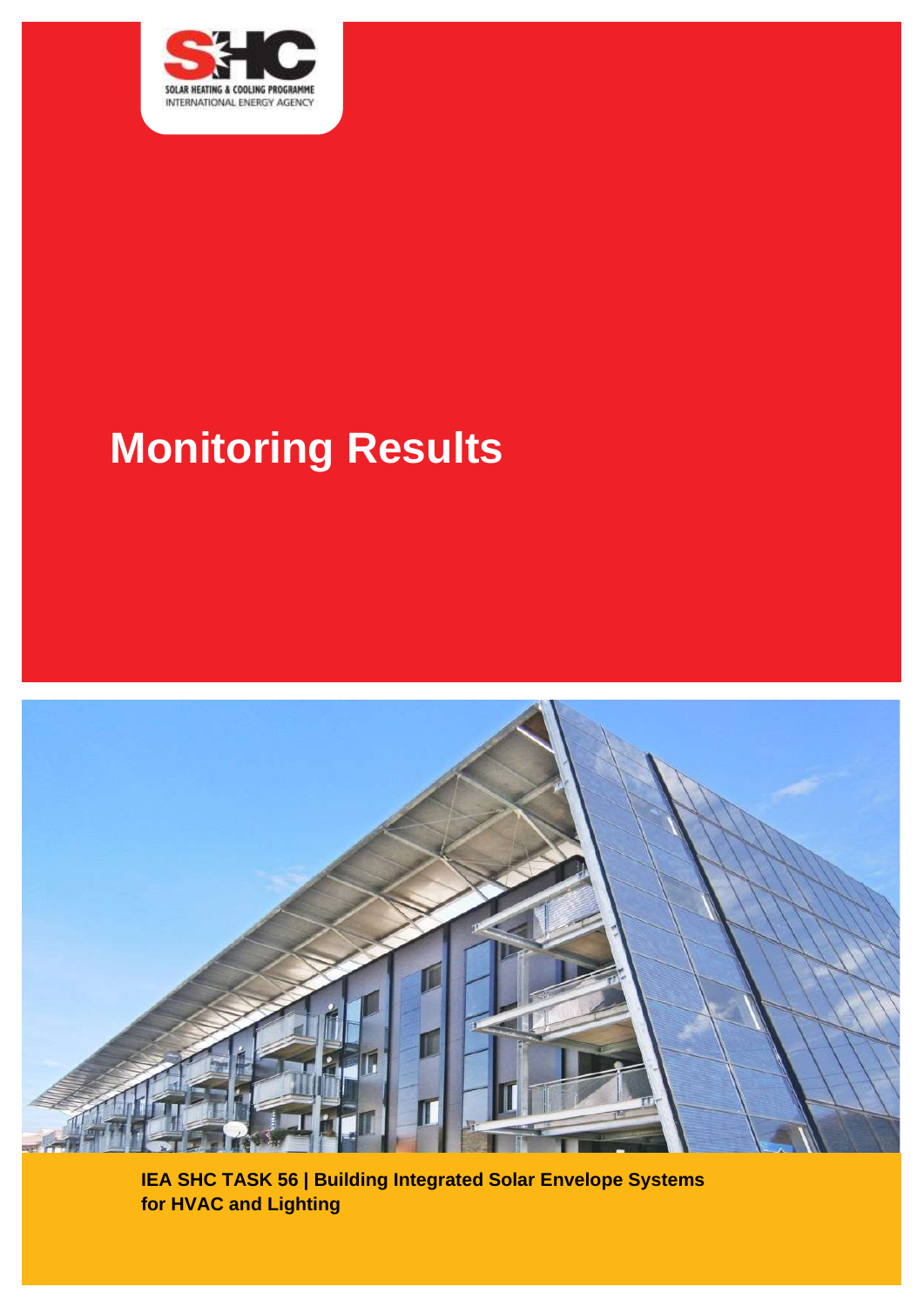

# **Monitoring Results**

Deliverable DC.4

**Authors:** Ochs Fabian, Elisa Venturi, Mara Magni, Dermentzis Georgios, Zissis Ioannidis, Stratos Ru

April, 2020

DC.4, DOI: 10.18777/ieashc-task56-2020-0007

System Simulation Models: Subtask C

The contents of this report do not necessarily reflect the viewpoints or policies of the International Energy Agency (IEA) or its member countries, the IEA Solar Heating and Cooling Technology Collaboration Programme (SHC TCP) members or the participating researchers.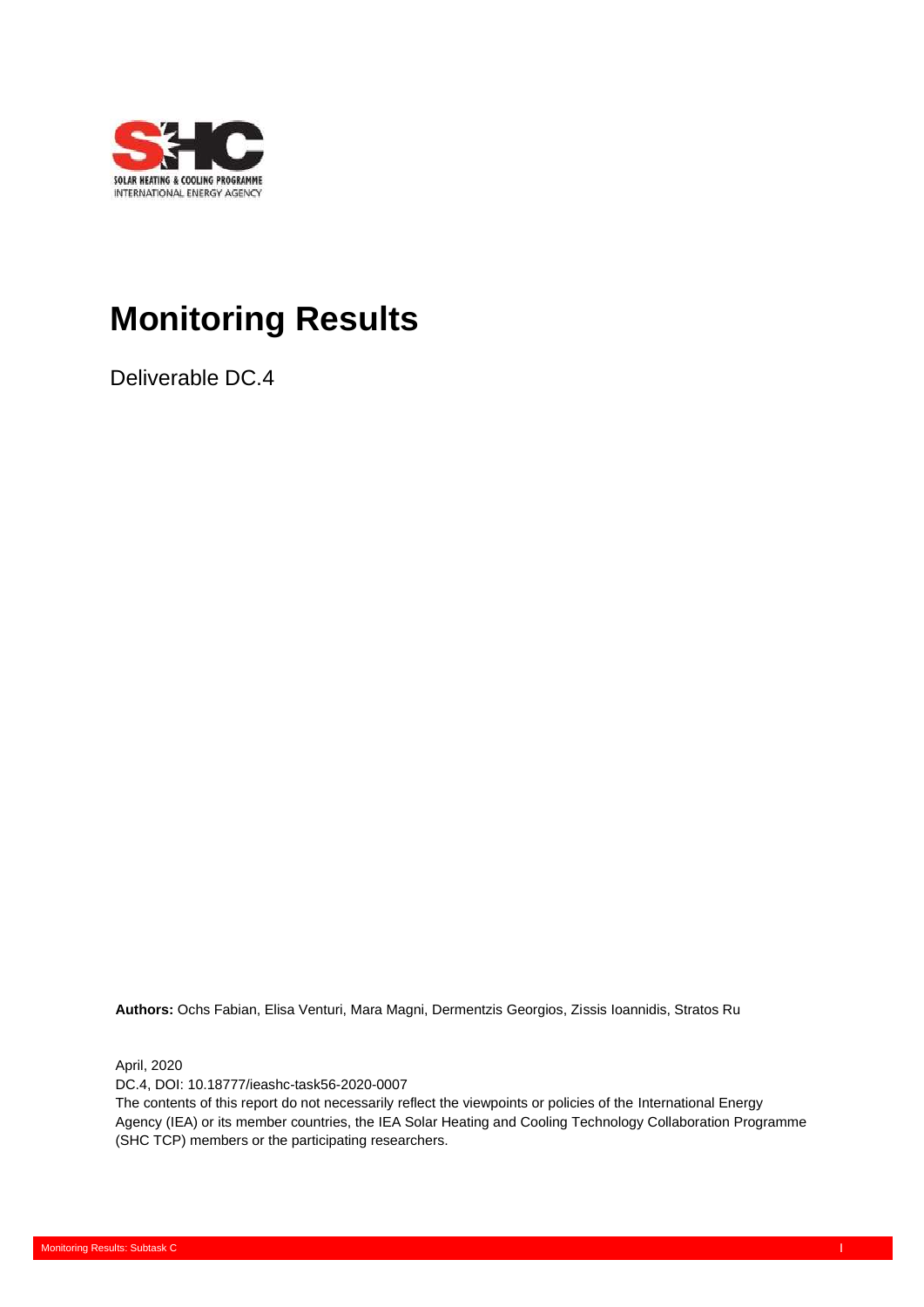#### **IEA Solar Heating and Cooling Technology Collaboration Programme (IEA SHC)**

The Solar Heating and Cooling Technology Collaboration Programme was founded in 1977 as one of the first multilateral technology initiatives ("Implementing Agreements") of the International Energy Agency. Its mission is *"To enhance collective knowledge and application of solar heating and cooling through international collaboration*  to reach the goal set in the vision of solar thermal energy meeting 50% of low temperature heating and cooling *demand by 2050."*

The members of the IEA SHC collaborate on projects (referred to as Tasks) in the field of research, development, demonstration (RD&D), and test methods for solar thermal energy and solar buildings.

Research topics and the associated Tasks in parenthesis include:

- Solar Space Heating and Water Heating (Tasks 14, 19, 26, 44, 54)
- Solar Cooling (Tasks 25, 38, 48, 53)
- Solar Heat for Industrial or Agricultural Processes (Tasks 29, 33, 49, 62, 64)
- Solar District Heating (Tasks 7, 45, 55)
- Solar Buildings/Architecture/Urban Planning (Tasks 8, 11, 12, 13, 20, 22, 23, 28, 37, 40, 41, 47, 51, 52, 56, 59, 63)
- Solar Thermal & PV (Tasks 16, 35, 60)
- Daylighting/Lighting (Tasks 21, 31, 50, 61)
- Materials/Components for Solar Heating and Cooling (Tasks 2, 3, 6, 10, 18, 27, 39)
- Standards, Certification, and Test Methods (Tasks 14, 24, 34, 43, 57)
- Resource Assessment (Tasks 1, 4, 5, 9, 17, 36, 46)
- Storage of Solar Heat (Tasks 7, 32, 42, 58)

In addition to our Task work, other activities of the IEA SHC include our:

- ➢ International Conference on Solar Heating and Cooling for Buildings and Industry
- > SHC Solar Academy<br>> Solar Heat Worldwide
- ➢ Solar Heat Worldwide annual statics report
- ➢ Collaboration with solar thermal trade associations

#### **Country Members**

| France             | South A         |
|--------------------|-----------------|
| Germany            | Spain           |
| Italy              | Sweden          |
| <b>Netherlands</b> | Switzerl        |
| Norway             | Turkey          |
| Portugal           | United <b>h</b> |
| Slovakia           |                 |
|                    |                 |

# South Africa Switzerland United Kingdom

#### **Sponsor Members**

| European Copper Institute          | ECREEE         |
|------------------------------------|----------------|
| International Solar Energy Society | <b>RCREEE</b>  |
| <b>EACREEE</b>                     | <b>SACREEE</b> |

System Simulation Models: Subtask C

*For more information on the IEA SHC work, including many free publications, please visi[t www.iea-shc.org](http://www.iea-shc.org/)*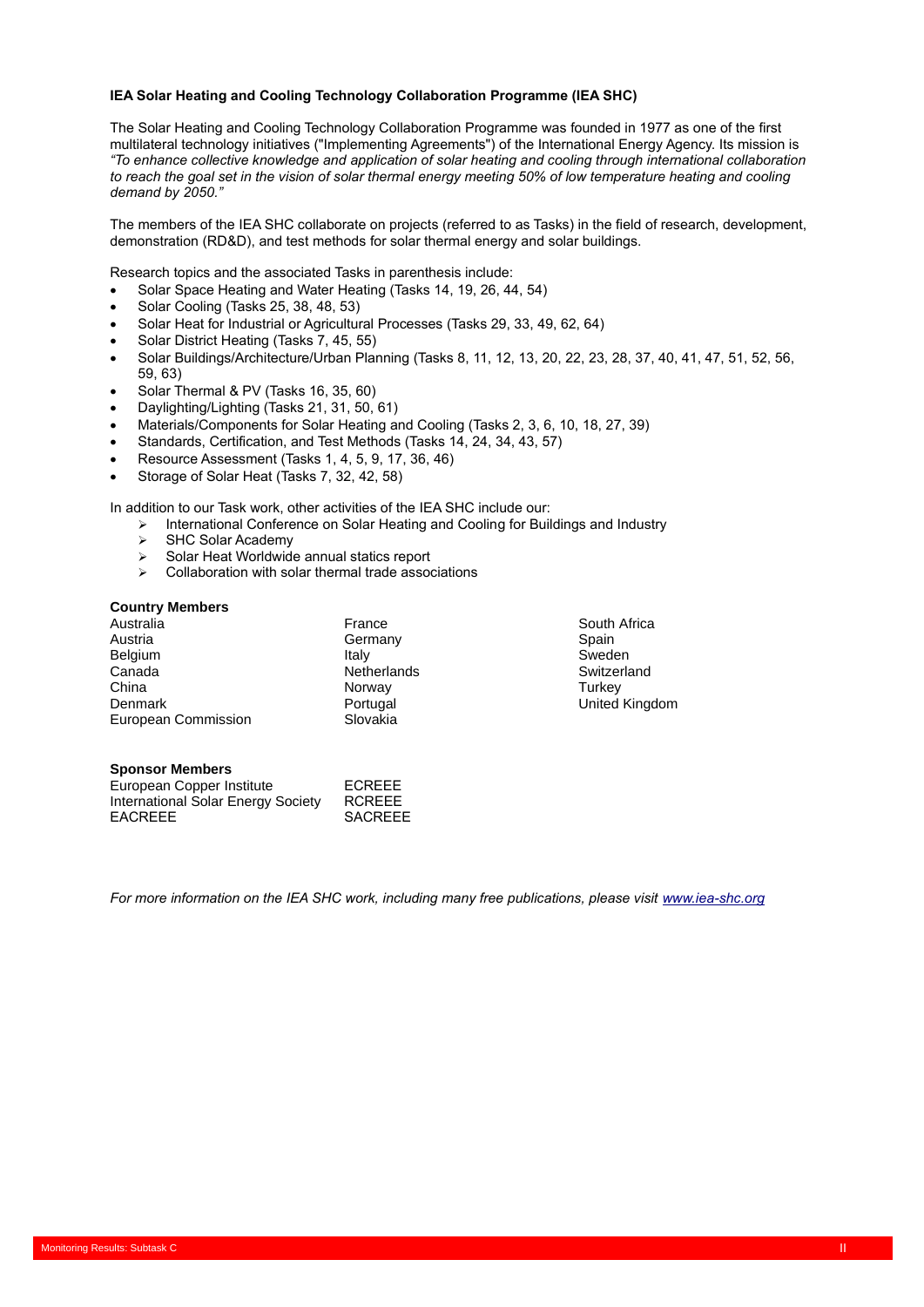# **Contents**

| 1            |       |  |
|--------------|-------|--|
| $\mathbf{2}$ |       |  |
|              | 2.1   |  |
|              | 2.1.1 |  |
|              | 2.1.2 |  |
|              | 2.1.3 |  |
|              | 2.1.4 |  |
|              | 2.1.5 |  |
|              | 2.1.6 |  |
|              | 2.1.7 |  |
|              | 2.1.8 |  |
|              | 2.1.9 |  |
|              | 2.2   |  |
|              | 2.2.1 |  |
|              | 2.2.2 |  |
|              | 2.3   |  |
|              | 2.3.1 |  |
|              | 2.3.2 |  |
|              | 2.4   |  |
| 3            |       |  |
|              | 3.1   |  |
|              | 3.1.1 |  |
|              | 3.1.2 |  |
|              | 3.1.3 |  |
|              | 3.2   |  |
|              | 3.2.1 |  |
|              | 3.2.2 |  |
|              | 3.2.3 |  |
| 4            |       |  |
|              |       |  |
|              |       |  |
|              |       |  |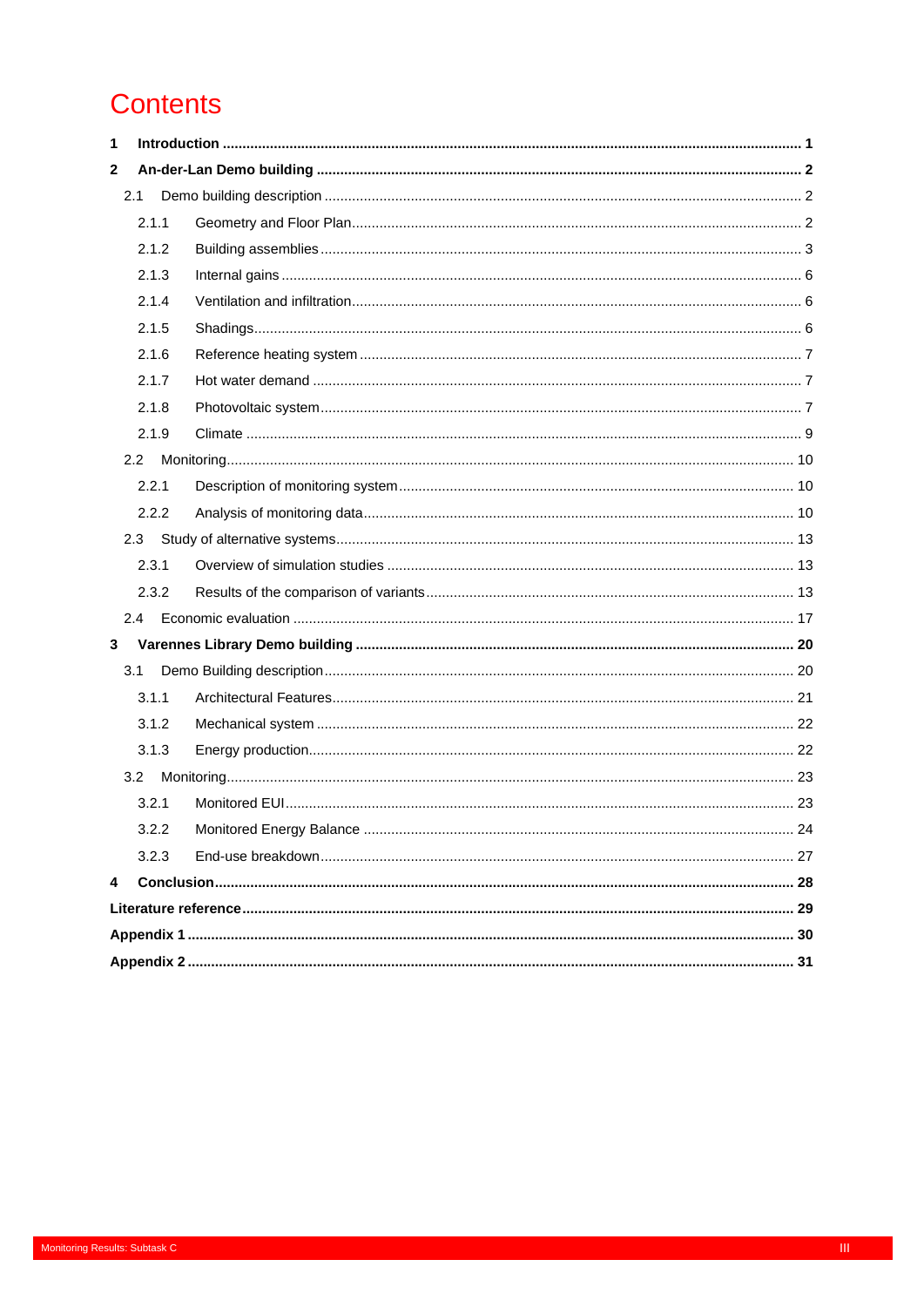# <span id="page-4-0"></span>1 Introduction

In Deliverable D C.4 two Demo buildings are presented. The first one is a multi-family house built in Innsbruck, Austria according to the Passive House standard. The second one is a library located in Varennes, Quebec, Canada designed as net zero energy building. Demo buildings are illustrated and monitoring results are reported.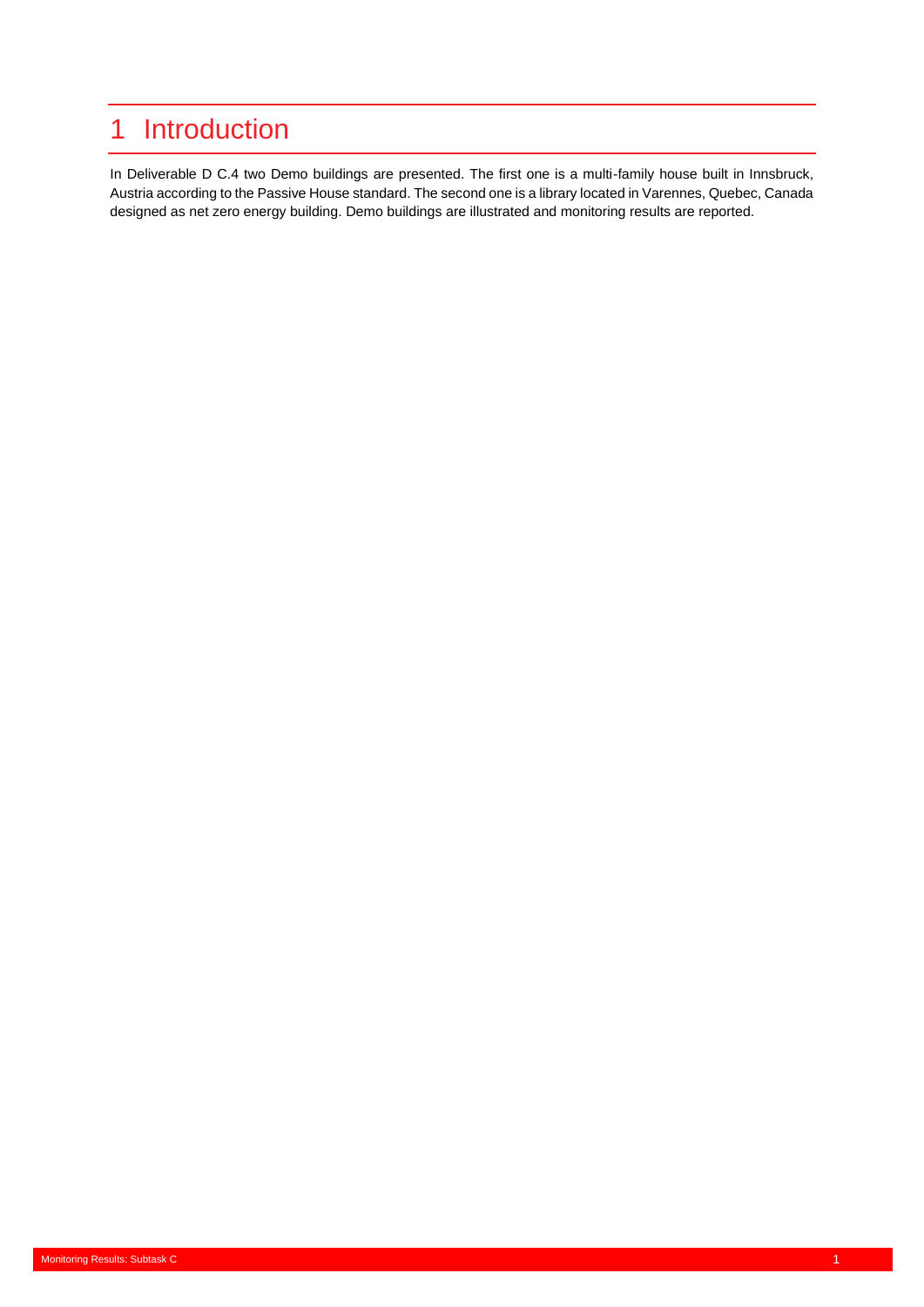# <span id="page-5-0"></span>2 An-der-Lan Demo building

In this chapter the An-der-Lan Demo building, located in Innsbruck, Austria is presented. First of all, the description of the building is provided. Information on the structure of the building, components of the envelope and technical system are given according the real building elements. Afterward, monitoring results of the actual system and energy simulation results of alternative scenario are presented. Finally, an economic analysis based on the results of the alternative scenario and considering several monthly and annual primary energy factors is shown.

# <span id="page-5-1"></span>**2.1 Demo building description**

The building under consideration is a new small residential complex with 14 flats and several common rooms. The heating system is completely electric in order to keep the investments costs low and to reduce the distribution losses. The poor efficiency of the electric system is compensated by the integration of a large PV area in the south façade. Values of the building structures presented in section[s 2.1.1](#page-5-2)[-2.1.8](#page-10-2) are taken from the datasheet of the actual materials and components used in the demo building.

# <span id="page-5-2"></span>**2.1.1 Geometry and Floor Plan**

The building consists of six stories and a basement, as shown in **[Figure 1](#page-5-3)**. The staircase and all the spaces in the basement, except the bathrooms, are not heated. The energy reference area is 1204.9 m<sup>2</sup>. The rooms in each floor are listed in **[Table 1.](#page-5-4)**



*Figure 1: On the left: Sketch-Up model of the multi-storey building; on the right: side view (west) of the multi-storey building.*

<span id="page-5-4"></span><span id="page-5-3"></span>*Table 1: List of the rooms in each floor*

| Zone                | <b>Rooms</b>                                              |  |  |  |  |  |
|---------------------|-----------------------------------------------------------|--|--|--|--|--|
| <b>Basement</b>     | Therapy room with kitchen, basement, storage room,        |  |  |  |  |  |
|                     | 2 technical rooms, 3 WCs, 2 showers, 2 changing rooms     |  |  |  |  |  |
| <b>Ground floor</b> | Living room, storage closet, office, conference room, WC, |  |  |  |  |  |
|                     | equipment room, waste room, terrace                       |  |  |  |  |  |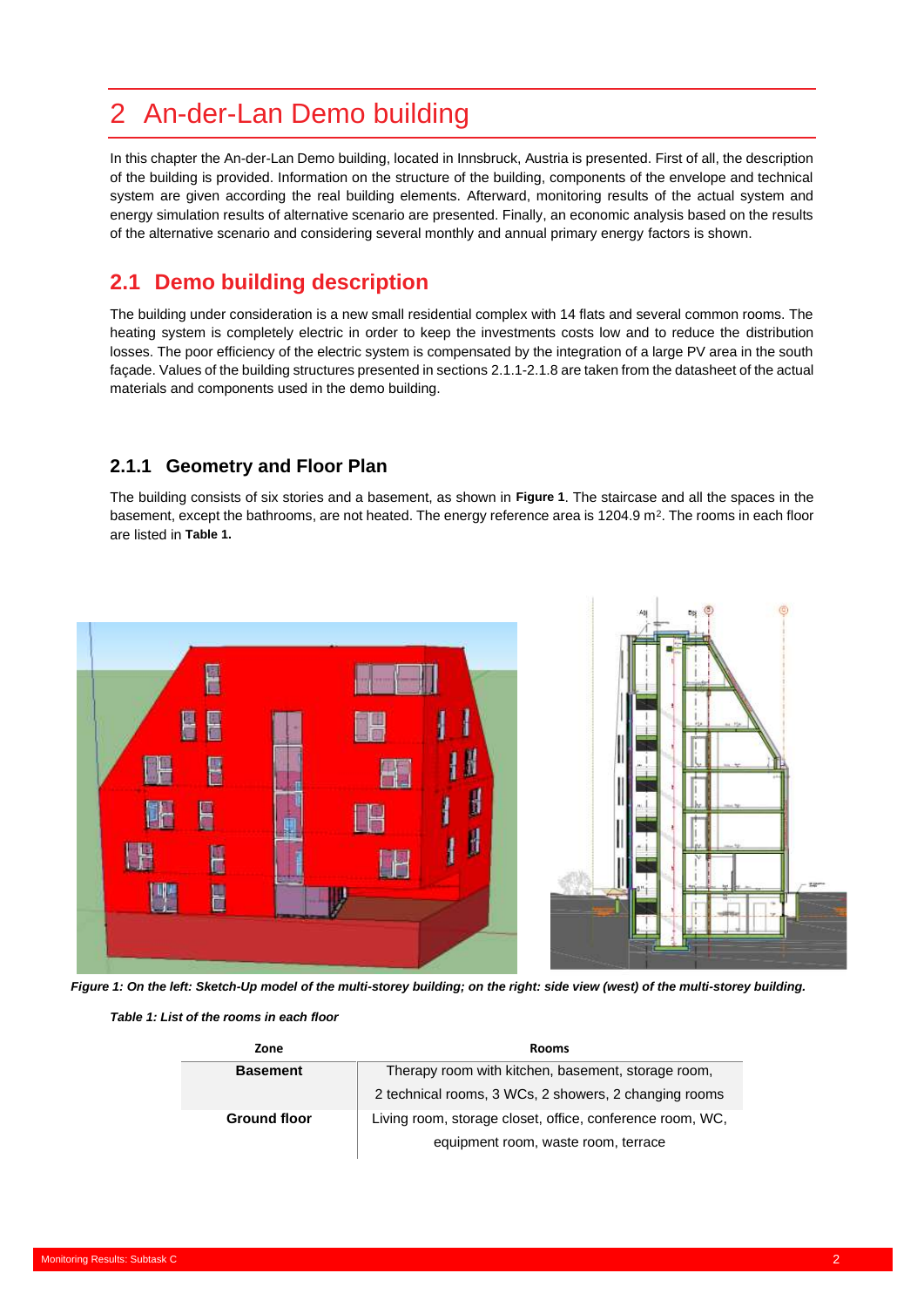| <b>First floor</b>  | 4 apartments                            |
|---------------------|-----------------------------------------|
| <b>Second floor</b> | 4 apartments                            |
| <b>Third floor</b>  | 4 apartments                            |
| <b>Fourth floor</b> | 2 apartments, WC, shower, changing room |
| <b>Fifth floor</b>  | Therapy room, WC, shower                |

The plan of the first floor is shown in **[Figure 2](#page-6-1)**. The second floor has the same plan as the first one. On the third floor, the dimensions of the rooms are smaller due to the slope of the walls, while the fourth-floor presents larger areas. The total, heated and treated areas (evaluated as the sum of heated area and 60% of traffic area) for each floor are shown in **[Table 2](#page-6-2)**. The walls and window constructions are reported in section **[0](#page-6-3)** and **[0](#page-8-0)**, respectively.



<span id="page-6-1"></span>*Figure 2: Plan of the first floor*

| Zone                | Total area $[m^2]$ |       | Treated area $[m2]$ |
|---------------------|--------------------|-------|---------------------|
| <b>Basement</b>     | 180.1              | 40.3  | 124.2               |
| <b>Ground floor</b> | 142.0              | 86.4  | 119.7               |
| <b>First floor</b>  | 181.1              | 168.1 | 175.9               |
| Second floor        | 181.0              | 167.9 | 175.8               |
| <b>Third floor</b>  | 146.7              | 133.6 | 141.5               |
| <b>Fourth floor</b> | 102.7              | 89.6  | 97.5                |
| <b>Fifth floor</b>  | 66.3               | 61.4  | 64.3                |

#### <span id="page-6-2"></span>*Table 2: Total and heated area for each floor*

### <span id="page-6-0"></span>**2.1.2 Building assemblies**

System Simulation Models: Subtask C

#### <span id="page-6-3"></span>**Opaque structures**

The wall constructions of the opaque structures are listed in the following tables (from **[Table 3](#page-7-0)** to **[Table 9](#page-8-1)**). The emissivity factor is 0.94 for all the walls. For the wall against the ground and for the south façade with the photovoltaic modules, the absorption factor is 0; for all the other walls it varies between 0.60 and 0.70.

**[Table 3](#page-7-0)** shows the construction of external walls facing North, East and West. A different construction is provided for the external wall facing South (see **[Table 4](#page-7-1)**). In particular for the south façade, only 18,6 m<sup>2</sup> of the area have Rse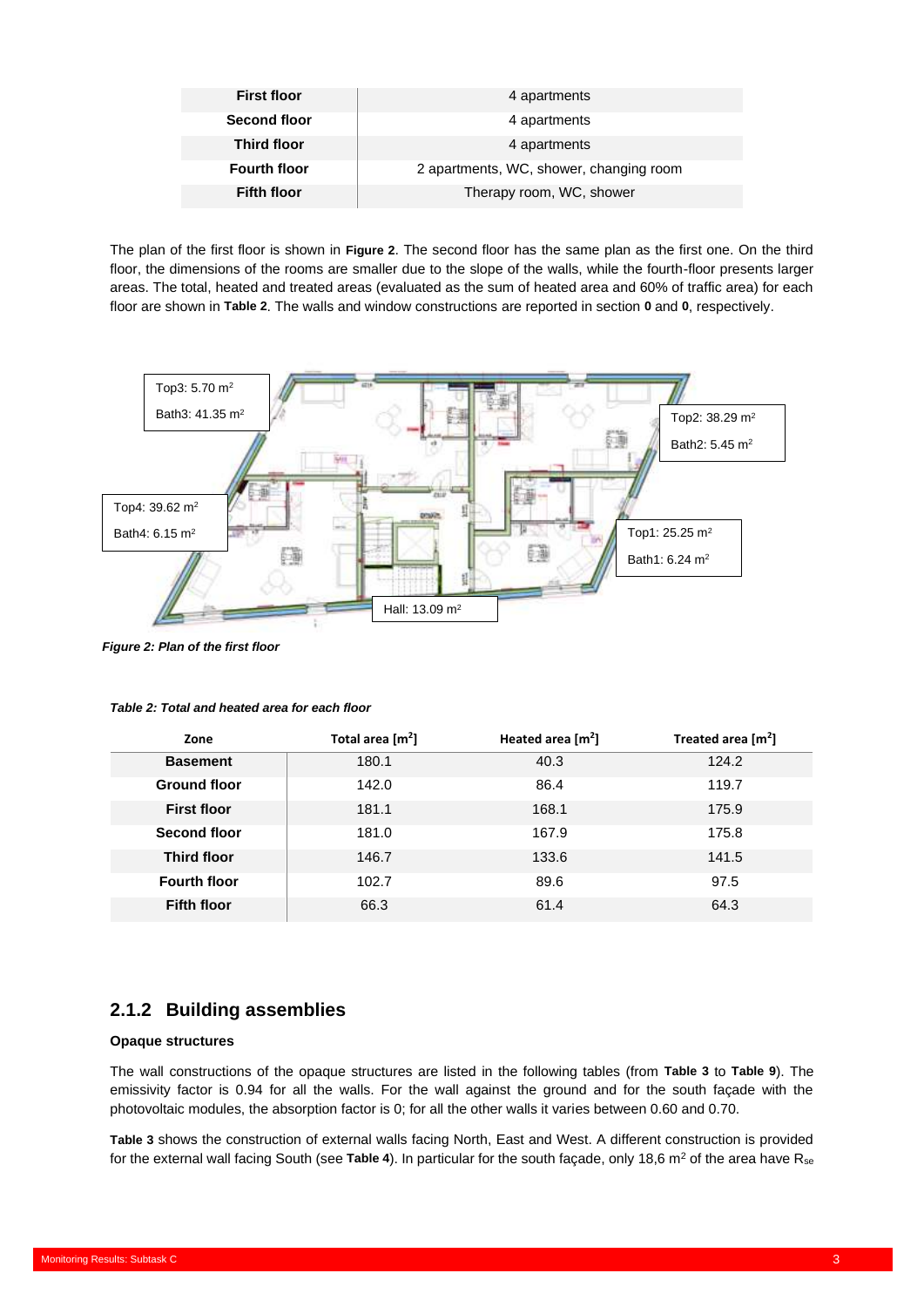= 0.04 m<sup>2</sup>K/W (outdoor), while for the rest of the surface  $R_{se}$  = 0.13 m<sup>2</sup>K/W (ventilated) was adopted due to the PV modules.

All the vertical walls towards the ground present the same construction (see **[Table 5](#page-7-2)**).

Due to the presence of the terrace in the ground floor (see **[Figure 1](#page-5-3)**), there are two constructions of the floor (one in the basement and one in the first floor - towards the terrace) and two constructions of the ceiling (one in the fifth floor and one in the basement - towards the ground floor). These are shown in **[Table 6](#page-7-3)**, **[Table 7](#page-8-2)**, **[Table 8](#page-8-3)** and **[Table 9](#page-8-1)**.

#### <span id="page-7-0"></span>*Table 3. Construction of external wall (towards North, East and West)*

| <b>Material</b>          | S<br>[m] | λ<br>[W/(mK)] | [ $kg/m3$ ] | $c_{p}$<br>[J/(kgK)] | U-value<br>$[W/(m^2K)]$ |
|--------------------------|----------|---------------|-------------|----------------------|-------------------------|
| Concrete                 | 0.003    | 1.000         | 900         | 2000                 |                         |
| Reinforced concrete slab | 0.05     | 2.300         | 2400        | 1000                 | 0.125                   |
| Reinforced concrete      | 0.15     | 2.300         | 2400        | 1000                 | $(R_{se} = 0.04;$       |
| <b>PUR</b> insulation    | 0.2      | 0.026         | 32          | 1400                 | $R_{si} = 0.13$         |
| Reinforced concrete slab | 0.05     | 2.300         | 2400        | 1000                 |                         |

#### <span id="page-7-1"></span>*Table 4. Construction of external wall (towards South)*

| <b>Material</b>          | s<br>[m] | λ<br>[W/(mK)] | [ $kg/m3$ ] | $c_{p}$<br>[J/(kgK)] | U-value<br>$[W/(m^2K)]$              |
|--------------------------|----------|---------------|-------------|----------------------|--------------------------------------|
| Concrete                 | 0.003    | 1.000         | 900         | 2000                 | 0.124                                |
| Reinforced concrete slab | 0.05     | 2.300         | 2400        | 1000                 | $(R_{se} = 0.13;$<br>$R_{si} = 0.13$ |
| Reinforced concrete      | 0.15     | 2.300         | 2400        | 1000                 | or                                   |
| <b>PUR</b> insulation    | 0.2      | 0.026         | 32          | 1400                 | 0.125<br>$(R_{SP} = 0.04)$           |
| Reinforced concrete slab | 0.05     | 2.300         | 2400        | 1000                 | $R_{si} = 0.13$                      |

#### <span id="page-7-2"></span>*Table 5. Construction of vertical walls towards the ground*

System Simulation Models: Subtask C

| <b>Material</b>          | s<br>[m] | λ<br>[W/(mK)] | [ $kg/m3$ ] | $c_{p}$<br>[J/(kgK)] | U-value<br>$[W/(m^2K)]$              |
|--------------------------|----------|---------------|-------------|----------------------|--------------------------------------|
| Concrete                 | 0.003    | 1.000         | 900         | 2000                 |                                      |
| Reinforced concrete slab | 0.05     | 2.300         | 2400        | 1000                 | 0.181                                |
| Reinforced concrete      | 0.2      | 2.300         | 2400        | 1000                 |                                      |
| <b>XPS</b> insulation    | 0.2      | 0.038         | 30          | 1450                 | $(R_{se} = 0.00;$<br>$R_{si} = 0.13$ |
| Reinforced concrete slab | 0.05     | 2.300         | 2400        | 1000                 |                                      |
| Mat                      | 0.01     | 1.000         | 1000        | 1000                 |                                      |

#### <span id="page-7-3"></span>*Table 6. Construction of basement floor*

| <b>Material</b>      | S<br>[m] | λ<br>[W/(mK)] | [ $kg/m3$ ] | $c_{p}$<br>[J/(kgK)] | U-value<br>$[W/(m^2K)]$ |
|----------------------|----------|---------------|-------------|----------------------|-------------------------|
| Pavement             | 0.013    | 1.300         | 2200        | 840                  |                         |
| Pavement             | 0.065    | 1.400         | 2200        | 840                  | 0.170                   |
| Eps sound insulation | 0.03     | 0.033         | 100         | 1300                 | $(R_{se} = 0.00;$       |
| Insulation           | 0.087    | 0.050         | 160         | 1500                 | $R_{si} = 0.17$         |
| Bitumen sheet        | 0.005    | 0.170         | 1000        | 840                  |                         |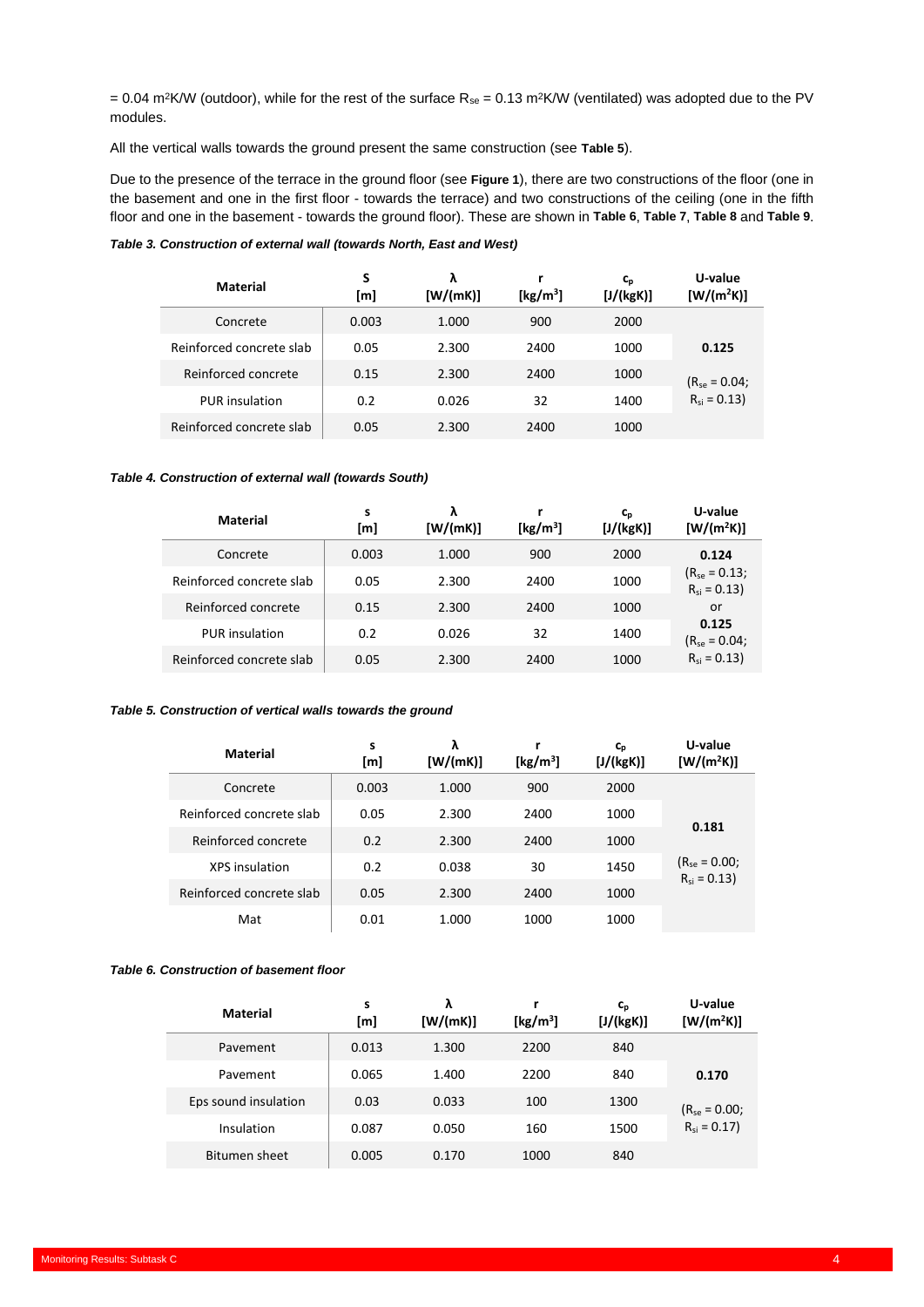| Reinforced concrete | 2.300 | 2400 | 1000 |
|---------------------|-------|------|------|
| Insulation          | 0.035 | 40   | 1450 |

#### <span id="page-8-2"></span>*Table 7. Construction of floor in the first floor (towards the terrace)*

| <b>Material</b>             | s<br>[m] | λ<br>[W/(mK)] | [ $kg/m3$ ] | $c_{p}$<br>[J/(kgK)] | U-value<br>$[W/(m^2K)]$              |
|-----------------------------|----------|---------------|-------------|----------------------|--------------------------------------|
| Parquet floor               | 0.014    | 0.160         | 700         | 1000                 |                                      |
| Pavement                    | 0.065    | 1.600         | 2000        | 1000                 |                                      |
| <b>EPS</b> sound insulation | 0.03     | 0.044         | 30          | 1500                 | 0.120                                |
| Insulation                  | 0.07     | 0.050         | 108         | 1250                 |                                      |
| Reinforced concrete         | 0.2      | 2.300         | 2400        | 1000                 | $(R_{se} = 0.04;$<br>$R_{si} = 0.17$ |
| Reinforced concrete slab    | 0.05     | 2.300         | 2400        | 1000                 |                                      |
| <b>PUR</b> insulation       | 0.15     | 0.026         | 32          | 1400                 |                                      |
| Reinforced concrete slab    | 0.05     | 2.300         | 2400        | 1000                 |                                      |

#### <span id="page-8-3"></span>*Table 8. Construction of roof*

| <b>Material</b>       | S<br>[m] | λ<br>[W/(mK)] | r<br>[ $kg/m3$ ] | $C_{p}$<br>[J/(kgK)] | U-value<br>$[W/(m^2K)]$ |
|-----------------------|----------|---------------|------------------|----------------------|-------------------------|
| Gravel                | 0.05     | 0.700         | 1500             | 880                  |                         |
| Fibre fleece          | 0.01     | 0.500         | 300              | 792                  |                         |
| Bitumen sheet         | 0.01     | 0.170         | 1000             | 840                  | 0.123                   |
| <b>PUR</b> insulation | 0.2      | 0.026         | 35               | 1470                 | $(R_{se} = 0.04;$       |
| Vapour barrier        | 0.005    | 0.170         | 1000             | 840                  | $R_{si} = 0.10$         |
| Reinforced concrete   | 0.2      | 2.300         | 2400             | 1000                 |                         |
| Concrete              | 0.003    | 1.000         | 900              | 2000                 |                         |

#### <span id="page-8-1"></span>*Table 9. Construction of basement roof (towards the terrace)*

System Simulation Models: Subtask C

| <b>Material</b>        | s<br>[m] | λ<br>[W/(mK)] | [ $kg/m3$ ] | $c_{p}$<br>[J/(kgK)] | U-value<br>[W/(m <sup>2</sup> K)]    |
|------------------------|----------|---------------|-------------|----------------------|--------------------------------------|
| Concrete               | 0.003    | 1.000         | 900         | 2000                 |                                      |
| Waterproof layer       | 0.25     | 2.300         | 1600        | 1000                 | 0.171                                |
| Bitumen vapour barrier | 0.005    | 221.000       | 1000        | 840                  |                                      |
| Insulation             | 0.2      | 0.036         | 40          | 1450                 | $(R_{se} = 0.04;$<br>$R_{si} = 0.10$ |
| Shelter layer          | 0.01     | 0.500         | 225         | 1800                 |                                      |
| Slab                   | 0.055    | 2.300         | 1500        | 1080                 |                                      |

#### <span id="page-8-0"></span>**Transparent structures**

In the building there is a total of 109 windows. Most of them (85) have the same characteristics, but different dimensions. The rest have different properties. **[Table 10](#page-9-3)** shows a summary of the most relevant characteristics of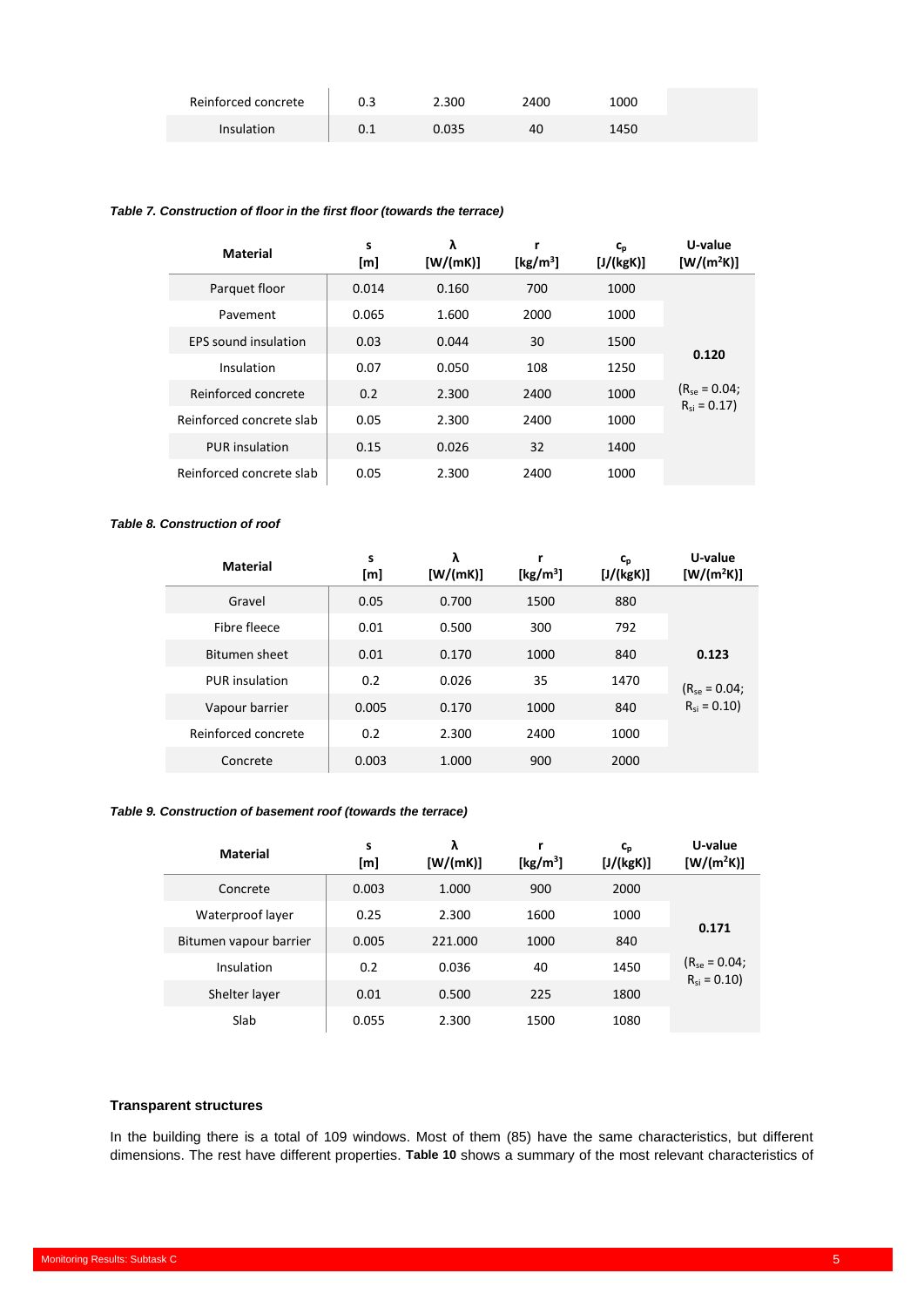the windows of the building. The majority of windows have dimension 1 m x 1.01 m, but values range from 0.45 m to 2.02 m for the width and from 0.86 m to 3.20 m for the height.

| <b>Number of windows</b> | <b>Orientation</b>          | g-value<br>$\lbrack \cdot \rbrack$ | $U_{glass}$<br>$[W/(m^2K)]$ | U <sub>frame</sub><br>$[W/(m^2K)]$ | <b>Frame width</b><br>[m] |
|--------------------------|-----------------------------|------------------------------------|-----------------------------|------------------------------------|---------------------------|
| 81                       | North, East, South and West | 0.50                               | 0.52                        | 0.96                               | 0.080                     |
| 10                       | South and East              | 0.54                               | 0.60                        | 0.85                               | 0.040                     |
| 7                        | North and West              | 0.50                               | 0.52                        | 0.96                               | 0.060                     |
| 5                        | North and West              | 0.50                               | 0.52                        | 0.97                               | 0.080                     |
| 4                        | East                        | 0.54                               | 0.60                        | 0.85                               | 0.080                     |
| 1                        | South                       | 0.50                               | 0.52                        | 0.90                               | 0.080                     |
| 1                        | Horizontal                  | 0.60                               | 0.60                        | 0.90                               | 0.080                     |

<span id="page-9-3"></span>*Table 10. General thermal characteristics of the windows*

### <span id="page-9-0"></span>**2.1.3 Internal gains**

The building is conceived to be occupied by 24 persons: 14 residents (1 for each apartment) and 10 operators.

The final value of internal gains (people, appliances and lighting) is 2.68 W/m<sup>2</sup> and it is considered constant during the year.

### <span id="page-9-1"></span>**2.1.4 Ventilation and infiltration**

An air change rate of 0.02 [1/h] due to infiltration through the façade is assumed (corresponding to a blower door test result of  $n_{50} = 0.28$  [1/h] and considering a wind protection coefficient of 0.07). This value is considered constant throughout the year.

A total volume flow of fresh air of 1292 m<sup>3</sup>/h is supplied to the building through a balanced mechanical ventilation unit with a specific fan power of 0.45 W/m<sup>3</sup> /h.

<span id="page-9-2"></span>A heat recovery unit with a sensible effectiveness of 0.747 is considered.

#### **2.1.5 Shadings**

Shadings for horizon, reveals and overhang are considered. Values change based on the window and on the heating/cooling period. A summary of the shadings' characteristics is shown in **[Table 11](#page-9-4)**.

<span id="page-9-4"></span>

| Table 11: Values of the shadings |  |
|----------------------------------|--|
|----------------------------------|--|

System Simulation Models: Subtask C

| <b>Orientation</b> | <b>Glazing area</b><br>$\text{[m}^2\text{]}$ | <b>Reduction factor</b><br>heating period | <b>Reduction factor</b><br>cooling period |
|--------------------|----------------------------------------------|-------------------------------------------|-------------------------------------------|
| <b>North</b>       | 17.33                                        | 50%                                       | 58%                                       |
| East               | 31.27                                        | 51%                                       | 56%                                       |
| Sud                | 72.54                                        | 79%                                       | 78%                                       |
| West               | 20.42                                        | 54%                                       | 66%                                       |
| <b>Horizontal</b>  | 0.71                                         | 25%                                       | <b>20%</b>                                |

Internal shadings have been installed some months after the building construction, but they are not considered in the following evaluations.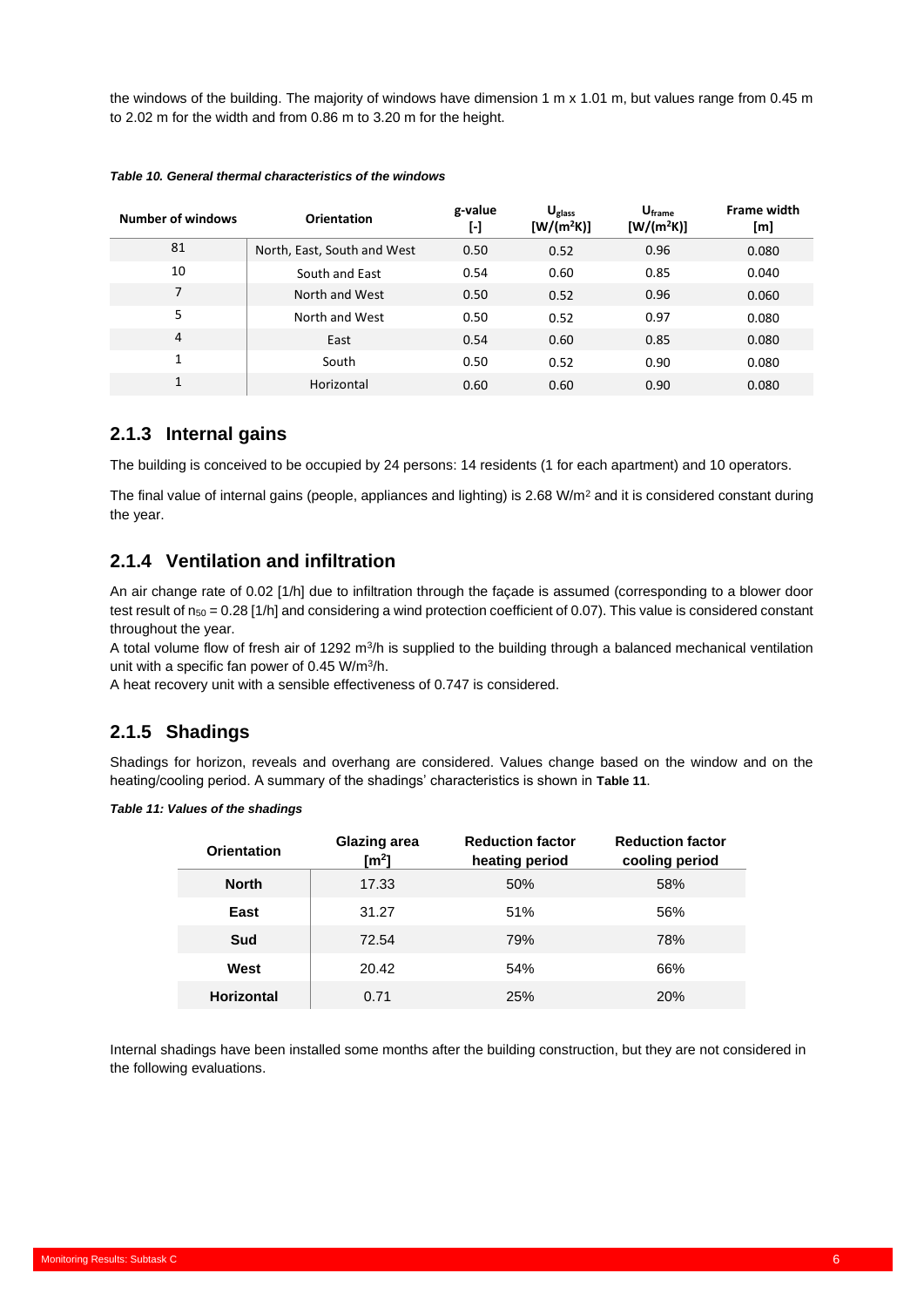# <span id="page-10-0"></span>**2.1.6 Reference heating system**

In the building, the heating system is electric. This system allows to avoid a dedicated room for heating technology and to reduce considerably distribution losses, which are particularly relevant for the DHW preparation (no distribution – ascending pipes). In each room electric surfaces of different size are installed. The total power installed for the heating system is 29.3 kW. The detailed description of the installed heaters is shown in **[Table 26](#page-33-1)** in **[Appendix](#page-33-0)  [1](#page-33-0)**. A mechanical ventilation system with heat recovery is also installed, which is reducing the heating demand.

# <span id="page-10-1"></span>**2.1.7 Hot water demand**

The system for the preparation of the DHW is electric too. In the bathroom of each apartment a boiler of 50 litres is installed. Moreover, for the common area, three boilers of 120 litres are provided. For sake of simplicity, in the PHPP a unique thermal storage of 1000 l is considered. The properties of the storages are shown in **[Table 27](#page-33-2)** in **[Appendix 1](#page-33-0)**. It is considered inside the thermal envelope (temperature of the mechanical room equal to 20°C) and the typical storage tank temperature is assumed at 60°C.

# <span id="page-10-2"></span>**2.1.8 Photovoltaic system**

A relatively large photovoltaic (PV) system on the south façade is modelled to provide electric power. Three electric batteries are available for daily storage.

**[Figure 3](#page-10-3)** shows a simplified scheme of the electric energy flows. If there is no building energy demand, the electricity generated by the PV system is stored in the batteries, otherwise it is directly transferred to the building. Electricity will then be fed into the grid when the batteries can no longer store energy and at the same time there is no building energy demand. If the PV system is not able to meet the building's energy requirements either directly or via the batteries, energy from the grid will be used. When the battery charge level reaches the lower limit (deep discharge), energy from the grid is supplied to the batteries.



<span id="page-10-3"></span>*Figure 3: Simplified scheme of energy flows*

System Simulation Models: Subtask C

The PV modules are made of monocrystalline silicon. 106 standard PV modules have each a peak power of 280W, while the 7 additional PV modules have special dimensions and a peak power of each 335W. Parameters of the PV modules, the inverter and the batteries are depicted in **[Table 12](#page-11-0)**, **[Table 13](#page-11-1)** and **[Table 14](#page-11-2)**.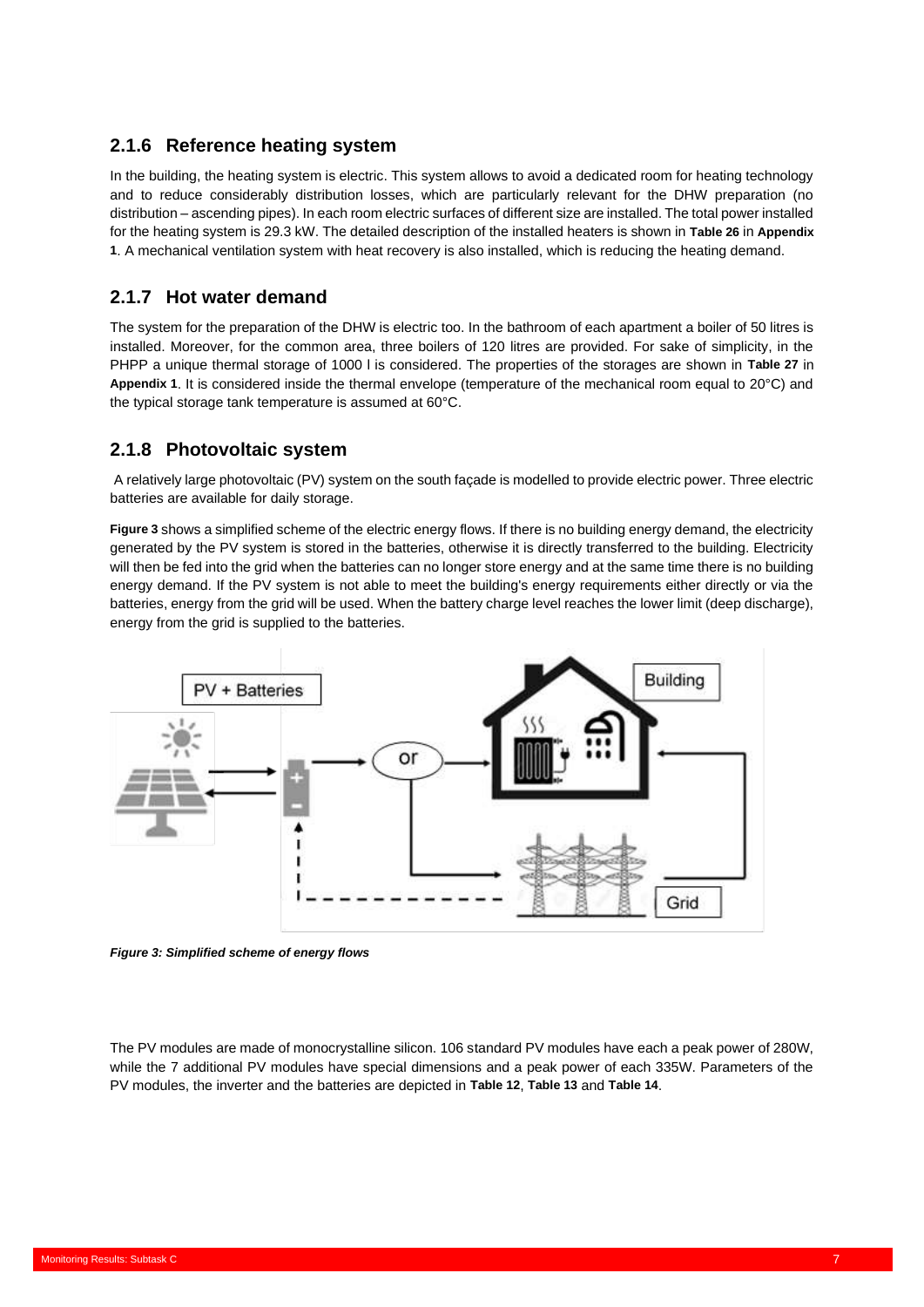#### <span id="page-11-0"></span>*Table 12: Characteristics of the photovoltaic modules*

|                                                  | Type 1 of PV modules    | Type 2 of PV modules    |
|--------------------------------------------------|-------------------------|-------------------------|
| <b>Cell type</b>                                 | Monocrystalline silicon | Monocrystalline silicon |
| Dimensions [mm x mm x mm]                        | 1668 x 994 x 40.5       | 1988 x 994 x 40.5       |
| <b>Maximum power [W]</b>                         | 280                     | 335                     |
| Voltage at maximum power point [V]               | 31.82                   | 37.99                   |
| Current at maximum power point [A]               | 8.80                    | 8.82                    |
| Open circuit voltage (V <sub>oc</sub> ) [V]      | 38.34                   | 46.08                   |
| Short circuit current (I <sub>sc</sub> ) [A]     | 9.36                    | 9.33                    |
| <b>Efficiency</b> [%]                            | 16.8%                   | 17.0%                   |
| Temperature coefficient of $P_{max}$ [%/K]       | $-0.42$                 | - 0.42                  |
| Temperature coefficient of V <sub>oc</sub> [%/K] | $-0.32$                 | - 0.32                  |
| Temperature coefficient of $I_{sc}$ [%/K]        | 0.047                   | 0.047                   |
| <b>NOCT [°C]</b>                                 | $47 \pm 2$              | $47 \pm 2$              |

<span id="page-11-1"></span>*Table 13: Characteristics of the inverter*

|                        | Inverter |
|------------------------|----------|
| Nominal power [W]      | 25000    |
| Maximum efficiency [%] | 98 %     |

<span id="page-11-2"></span>*Table 14: Characteristics of the batteries*

|                                  | Inverter |
|----------------------------------|----------|
| <b>Total energy [kWh]</b>        | 7.0      |
| Usable energy [kWh]              | 6.6      |
| <b>Capacity [Ah]</b>             | 63       |
| Maximum power [kW]               | 3.5      |
| Peak power (for 10 seconds) [kW] | 5.0      |

Due to the relatively special architecture of the building, the installed PV area is smaller than the available façade area (see [Table 15](#page-11-3)). The available area in the south façade without windows is 286 m<sup>2</sup>, while the PV area is 190 m<sup>2</sup>. The PV area could be theoretically increased by specific modules, e.g. with triangular shape or smart jalousie with solar panel. However, this would considerably increase the investment costs. On the east and west façades, a total of 237 m<sup>2</sup> would still be available for additionally PV.

#### <span id="page-11-3"></span>*Table 15: Available south, west and east façade area and installed PV area with standard modules*

|       | Area $\lceil m^2 \rceil$ |                               |       |
|-------|--------------------------|-------------------------------|-------|
|       | Facade                   | <b>Facade without windows</b> | PV    |
| South | 374                      | 286                           | 190   |
| East  | 184                      | 144                           | (104) |
| West  | 242                      | 215                           | (133) |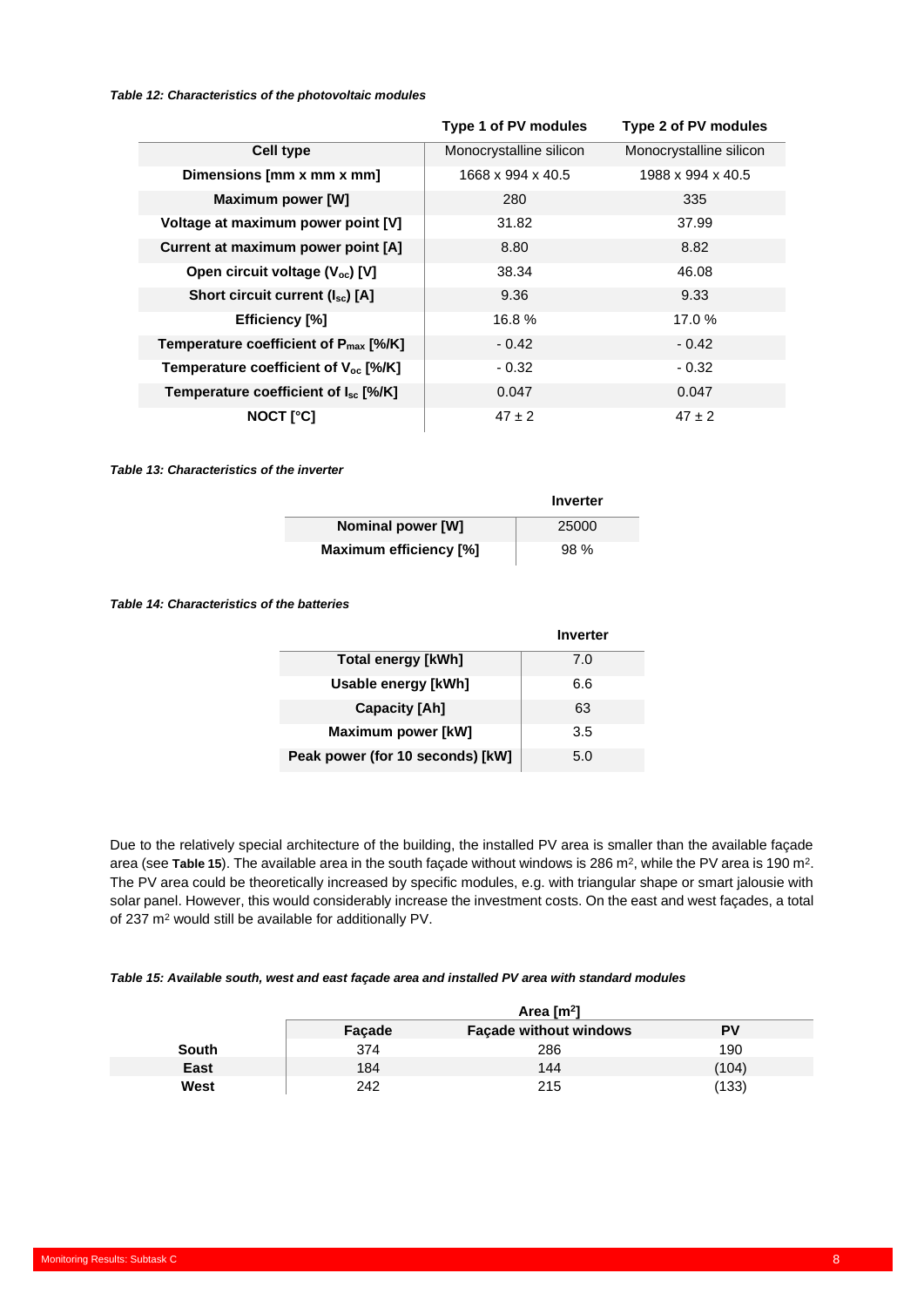# <span id="page-12-0"></span>**2.1.9 Climate**

The building is located in Innsbruck. Climate values from the software Meteonorm are implemented in the PHPP. Moreover, monitored climate data are available for 2019 from ZAMG. **[Figure 4](#page-12-1)** and **[Figure 5](#page-12-2)** show the external temperature and the horizontal radiation according the standard values in the PHPP, Meteonorm and ZAMG in 2019.



<span id="page-12-1"></span>*Figure 4: Monthly average ambient temperature*



<span id="page-12-2"></span>*Figure 5: Monthly global horizontal radiation*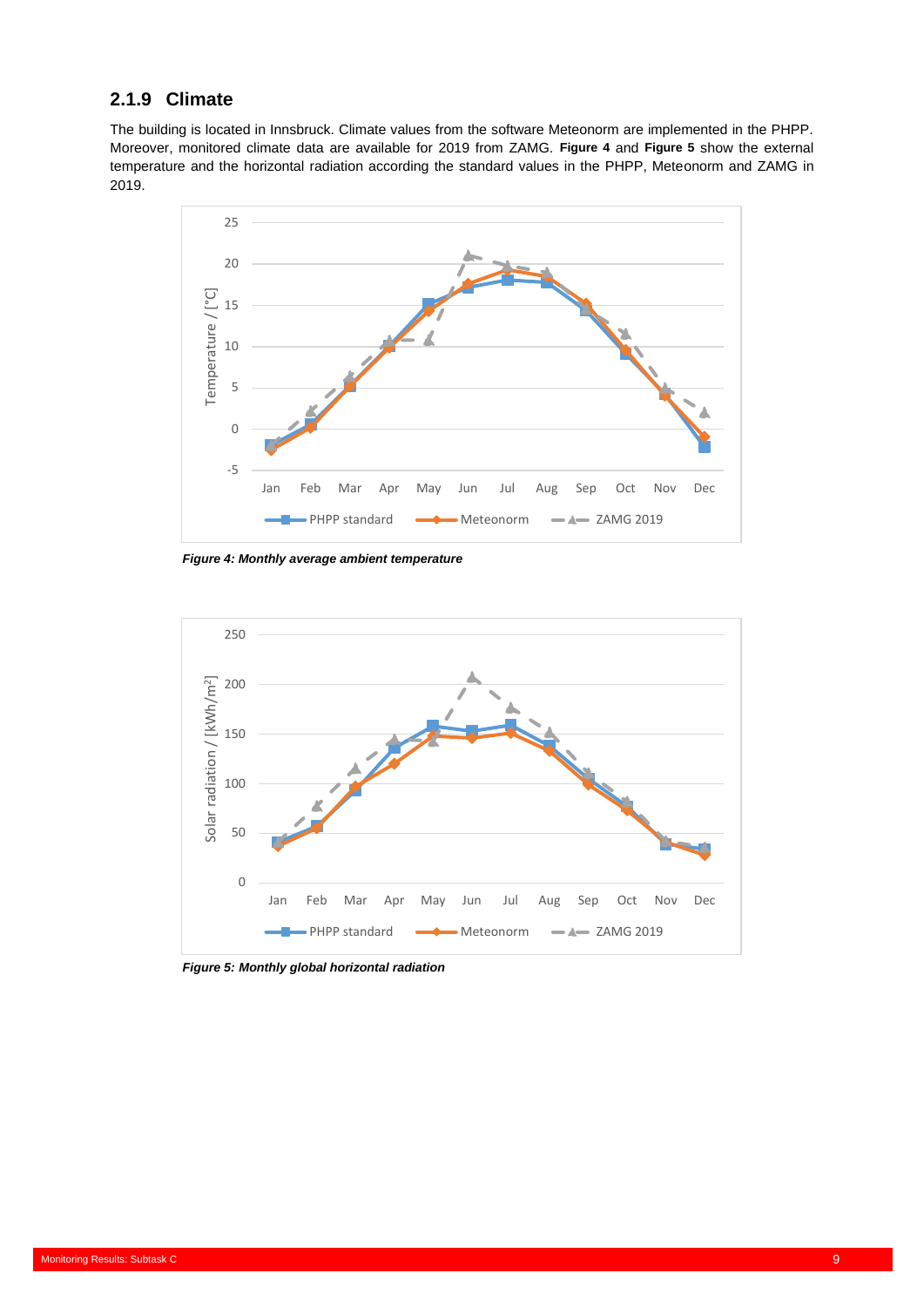# <span id="page-13-0"></span>**2.2 Monitoring**

### <span id="page-13-1"></span>**2.2.1 Description of monitoring system**

A detailed monitoring system is installed, which includes the measurement of the temperature in every apartment and common room of the building. In addition, the energy demand of the building is measured by electric energy meters every 15 minutes. Energy for heating, DHW and appliances is monitored for each individual dwelling and common room. Moreover, energy for ventilation, lift and electric car charging station is provided. Data are analysed for the year 2019. Unfortunately, the total energy demand of the building is not available because there are some loads which are not measured:

- heating in the bathroom in the ground floor
	- appliances of all the rooms in the underground, which are:
		- o therapy room (momentarily not used)
		- o 2 technic rooms
		- o a complex of bathrooms and changing rooms
		- o storage room
		- o basement

Since a scarce use of the basement rooms is expected, it is foreseen these missing measurements will play a minor role in the total energy consumption. The energy consumption for heating, DHW and the sum of household appliances and the ventilation system as well as other general consumers (e.g. elevator) is analysed and reported in monthly values.

# <span id="page-13-2"></span>**2.2.2 Analysis of monitoring data**

System Simulation Models: Subtask C

Monitored data are also post-processed in order to be used in the PHPP (Passive House Planning Package). PHPP applies monthly energy balance in order to evaluate buildings' performance. By means of the PHPP, the heating demand is calculated on the basis of various inputs. First, the PHPP is used to estimate the monthly heating demand at the standard temperature. In this case, the indoor temperature is assumed to be constant at 20°C and the outdoor temperature is calculated as a monthly average from measured data. Then the monthly heating demand is evaluated by inserting the actual temperatures into the PHPP tool. A weighted average indoor temperature is evaluated taking into account the temperatures of the apartments and rooms (measurement data) and their boundary conditions. The outside temperature is taken as the monthly average of the measured data.

**[Figure 6](#page-14-0)** shows the monthly electric energy demand for heating, DHW and appliances (including auxiliary energy) referred to the energy reference area (1204.9 m²). As expected, the heating energy follows the trend of the ambient temperature, which decreases from January to August. It should be emphasized that energy consumption for space heating was also measured in June, July and August, although the average ambient temperature is around 20°C. However, this avoidable energy demand in summer has a minor role in the total heating demand. Finally, evaluated values from the PHPP are shown. The monitored heating demand is always higher than the expected values. Results are discussed in more detail below. In general, however, the hot water demand for drinking water is within the range of the expected value and the household electricity demand is rather slightly lower than the Austrian average for one household. Quite low values of DHW and appliances can be explained by the quite large surface of the common rooms in the building, which are used for a limited time.

.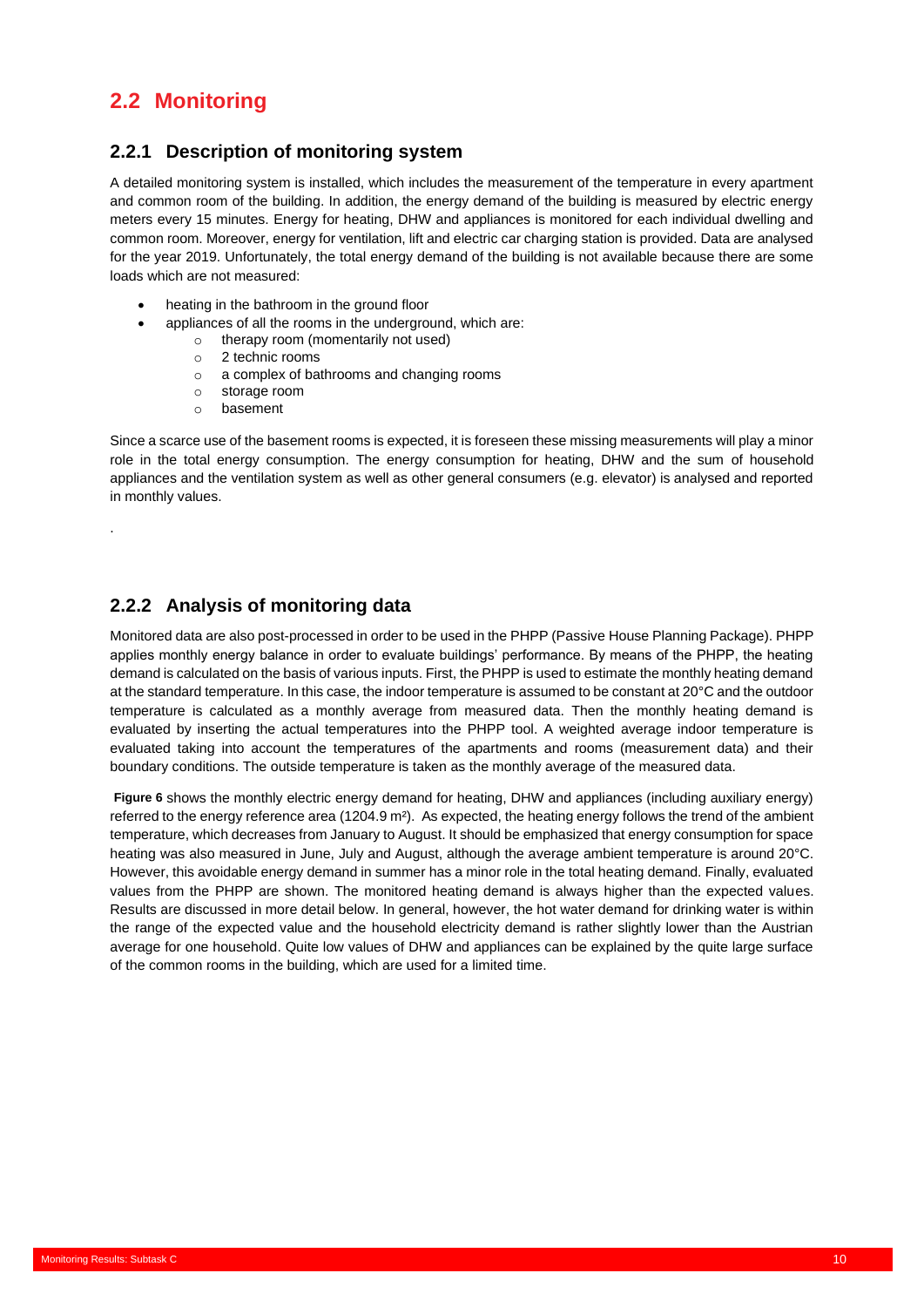

<span id="page-14-0"></span>*Figure 6: Measurement data of the energy demand and the external temperature*

The measurement data of the individual apartments were also examined in detail. **[Figure 7](#page-14-1)** shows the annual load duration curve of heating demand (sorted output per unit area) for each apartment and common room. In particular, it can be seen that one apartment and one office have an unusual high heating demand. Furthermore, it was found that two apartments have a significantly higher DHW demand than the other apartments.



<span id="page-14-1"></span>*Figure 7: Daily heating output related to room area (for the year 2019)*

System Simulation Models: Subtask C

The PV system is analysed by means of the measured data and the comparison with the simulation data as well. **[Table 16](#page-15-0)** reports the supply cover factor (SCF) and the load cover factor (LCF) with and without batteries. They allow a slightly higher self-consumption, but not a significant improvement of the overall performance.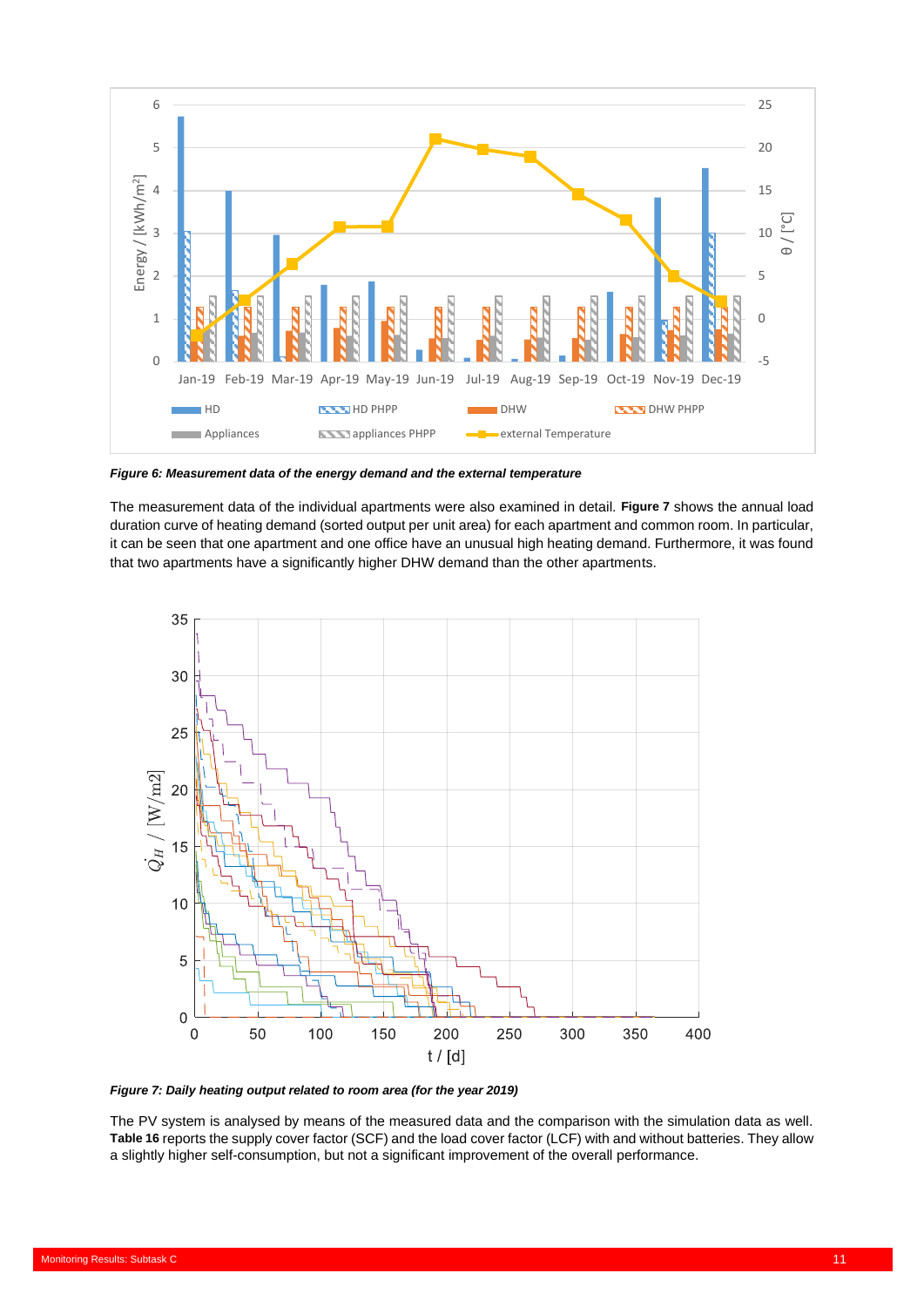<span id="page-15-0"></span>*Table 16: SCF and LCF with and without battery from monitoring data*

|            | With battery | <b>Without battery</b> |
|------------|--------------|------------------------|
| <b>SCF</b> | 76%          | 64%                    |
| <b>LCF</b> | 30%          | 25%                    |

Every month, part of the energy generated by the PV is fed into the grid, while electricity is also bought from the grid, see **Error! Reference source not found.**. As expected, the use of the grid is significantly higher in the winter season than in summer, see **[Figure 8](#page-15-1)**. It is recognizable that there is a power flow from the grid to the batteries when the charging state falls down below a threshold (around 11%). Moreover, **[Figure 8](#page-15-1)** shows the evaluated value of the PV yield. It can be seen that the PV production was estimated rather conservatively from the PHPP calculations, but the trend agrees relatively well with the measured data. The influence of the climate (standard climate or real measured climate) is minor.



<span id="page-15-1"></span>*Figure 8: Evaluation of electric balance (monthly values)*

Finally, the results of the PHPP referred to different inputs, are discussed. The evaluated heating demand in 2019 according to PHPP is 8.8 kWh/m<sup>2</sup> with design indoor and outdoor conditions and 9.3 kWh/m<sup>2</sup> with actual values for indoor and outdoor conditions. Measured data show a significantly higher energy requirement for space heating, equal to 27.0 kWh/m<sup>2</sup>. The influence of the indoor temperatures, which is about 23.9 °C and therefore significantly higher than the design values according to PHPP (20 °C), is compensated by the more moderate real outdoor climate. The reasons for the significantly higher measured heating demand could not be yet fully identified. However, it can be assumed that the following aspects have a contribute:

- User behaviour (mainly window ventilation, but also shading)
- Use of cellar rooms (excess temperature in the cellar)

System Simulation Models: Subtask C

• Structural aspects (thermal bridges, groundwater influence, etc.)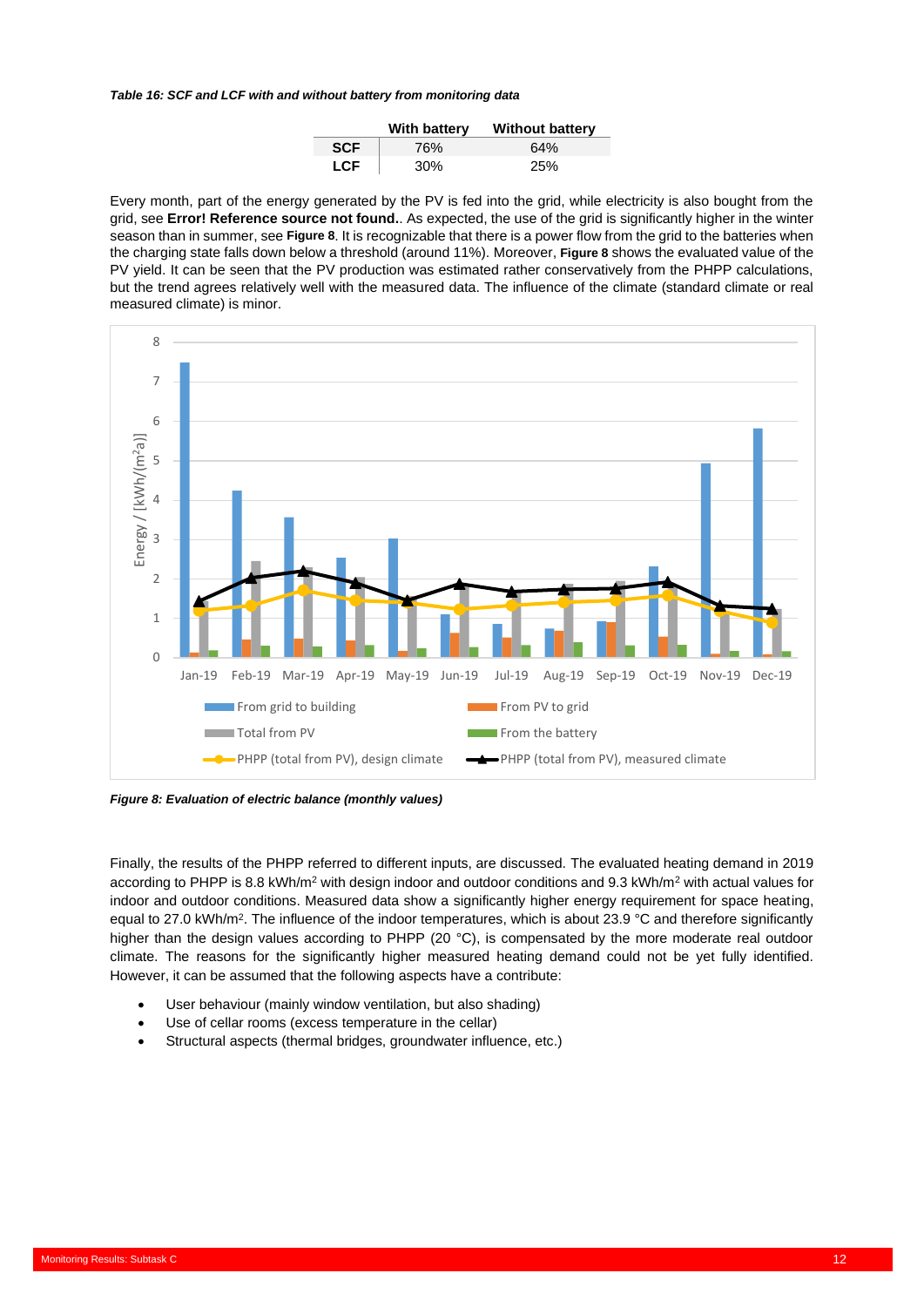# <span id="page-16-0"></span>**2.3 Study of alternative systems**

## <span id="page-16-1"></span>**2.3.1 Overview of simulation studies**

Using the PHPP results, a parametric study is performed aiming to compare the investigated system (direct electricity for heating and DHW in combination with PV - case A) with other system variants. On one hand, improvements such as shower water heat recovery or a larger PV system are investigated (cases B and C) and on the other hand, variants with a central heat pump system are investigated (cases D, E and F). **[Table 17](#page-16-3)** shows the different variants. In all the investigated cases, the PHPP design value of 8.8 kWh/(m<sup>2</sup>a) and a hot water demand of 25 l/d/P at 60 °C are assumed.

#### <span id="page-16-3"></span>*Table 17: Description of the considered cases*

| Case | <b>System description</b>                                                          | <b>PV</b>                                                                        |
|------|------------------------------------------------------------------------------------|----------------------------------------------------------------------------------|
| A    | Direct electric system                                                             | 32.0 kWp - South façade                                                          |
| в    | System of case A plus shower drain-water heat recovery                             | 32.0 kWp - South façade                                                          |
| C    | System of case A                                                                   | 62.6 kWp - South, East &<br>West façade                                          |
| D    | Reference centralized air-source heat pump<br>(4-pipe distribution system)         | ٠                                                                                |
| Е    | Reference centralized groundwater-source heat pump<br>(4-pipe distribution system) |                                                                                  |
|      | System of case D                                                                   | 11.8 kWp - South façade<br>(=minimum PV for annual<br>electricity supply like A) |

In the cases D, E and F, a centralized heat pump was used with a 4-pipe distribution system (2 pipes connected to floor heating and 2 pipes for DHW supply assuming fresh water station in each flat). The sink temperature of the heat pump is 35 °C for space heating and 52 °C for DHW supply. In particular, case F presents the minimum PV area in order to get the same energy request as in case A. In cases A, B and C, the set point in the electric boilers is 60 °C. In all cases, electricity is the only source of energy that is required. Properties of the installed components have been described in the previous sections **[2.1.7](#page-10-1)** and **[2.1.8](#page-10-2)**, the efficiencies of the additional components are shown in **[Table 18](#page-16-4)**.

#### <span id="page-16-4"></span>**Table 18: Properties of the considered components**

| <b>Efficiency shower drain-water heat recovery</b> 41%<br>(referred to the useful energy) |      |
|-------------------------------------------------------------------------------------------|------|
| COP A/W HP (A7/W35)                                                                       | -3.7 |
| COP W/W HP (B0/W35)                                                                       | 4.3  |

### <span id="page-16-2"></span>**2.3.2 Results of the comparison of variants**

System Simulation Models: Subtask C

The load cover factor (LCF) and the supply cover factor (SCF) are evaluated for the cases including the PV system. Values evaluated from the PHPP and monitoring data (case A) are shown in **[Table 19](#page-16-5)**.

|           |        | <b>PHPP</b> | <b>Monitoring data</b>   |                          |  |
|-----------|--------|-------------|--------------------------|--------------------------|--|
| Case      |        | SCF         | <b>LCF</b>               | SCE                      |  |
| <u>гч</u> | 36%    | 100%        | 30%                      | 76%                      |  |
|           | 67%    | 100%        | $\overline{\phantom{0}}$ | $\overline{\phantom{0}}$ |  |
|           | $17\%$ | 100%        | $\overline{\phantom{0}}$ | -                        |  |

#### <span id="page-16-5"></span>**Table 19: LCF and SCF for cases with PV system**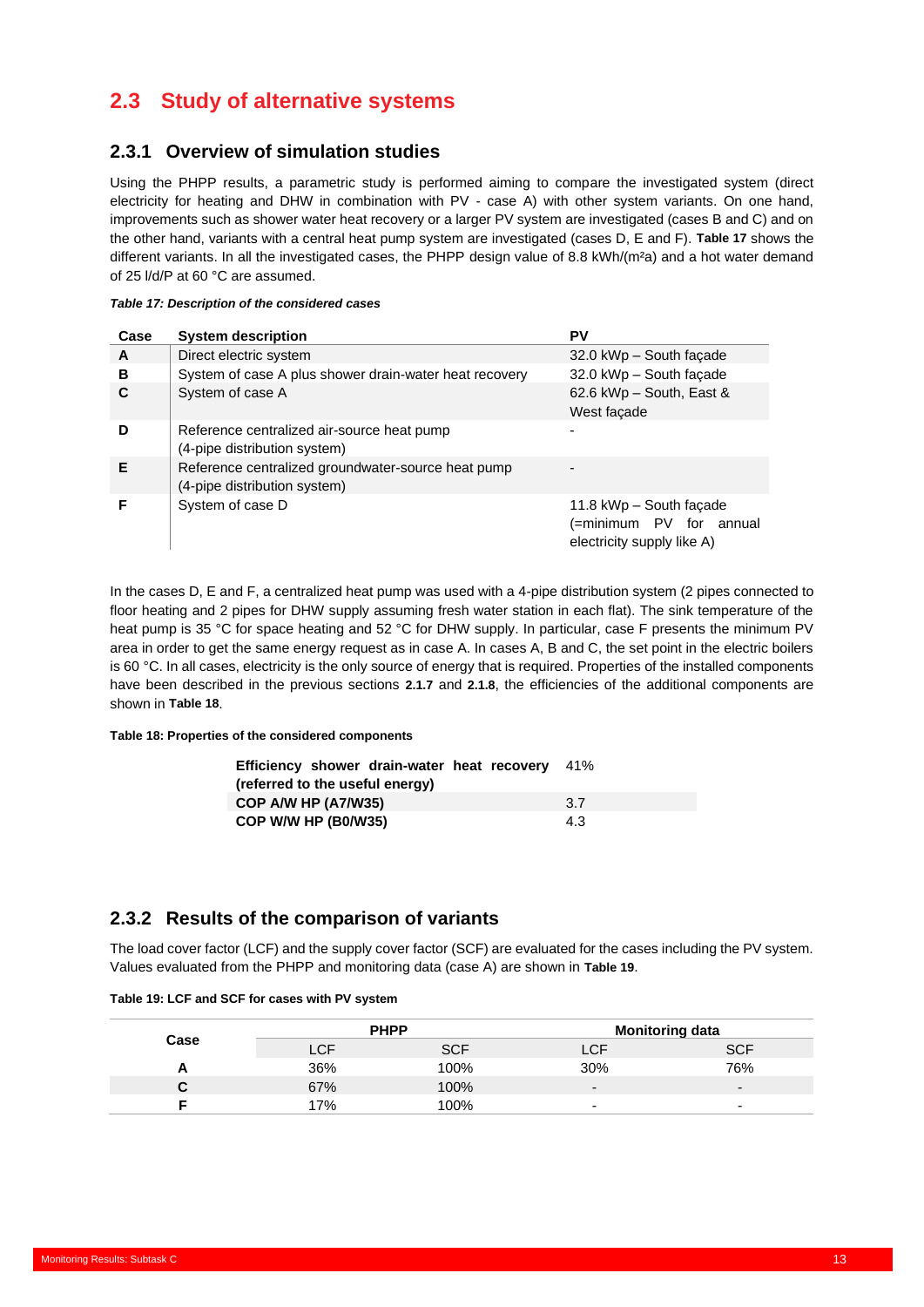The PHPP overestimates the factors compared to the monitoring data. In particular, the SCF is always 100% because it is assumed that all the produced energy from the PV is actually self-consumed.

In the following sections, all the results are obtained from PHPP.

**[Figure 9](#page-17-0)** demonstrates the monthly specific electricity consumption and production for case C with the largest PV system and case E with the lowest electricity demand. In case C, even with PV installed in three facades of the building, the electricity from PV is not enough to cover the whole electricity demand. Thus, additionally electricity from the grid is required anyway. The monthly consumption in case E decreases, compared to case C, more significantly in winter months (in which the renewable energy production is low) than in summer months.



<span id="page-17-0"></span>*Figure 9: Monthly share of electricity consumption and PV electricity generation for cases C and E*

Based on the results of **[Figure 9](#page-17-0)**, **[Figure 10](#page-18-0)** shows the annual specific electricity consumption and PV production for all cases. The lowest electricity demand is in case E. Comparing case B and A, the shower drain water heat recovery decreases the electricity consumption by 5%, while the reduction to the electricity for DHW is 15%. In case E, the electricity consumption for heating (8.8 kWh/(m<sup>2</sup>a)), DHW (15.4 kWh/(m<sup>2</sup>a)) and auxiliaries (5.8 kWh/(m<sup>2</sup>a)) can be balanced annually, if a PV system same as in case C is installed. This would allow the net zero energy standard (NZEB) to be achieved (excluding household electricity). The best result is achieved with a groundwater heat pump. However, groundwater is not available everywhere and therefore cannot be generally recommended as a variant. The building with an air-source heat pump without PV would even have a slightly higher annual electricity consumption than the reference variant. An 11.8 kWp PV system would be necessary to achieve the same annual electricity supply. However, the variant with the air-source heat pump also has a significantly lower winter electricity supply without PV, see **[Figure 10](#page-18-0)**.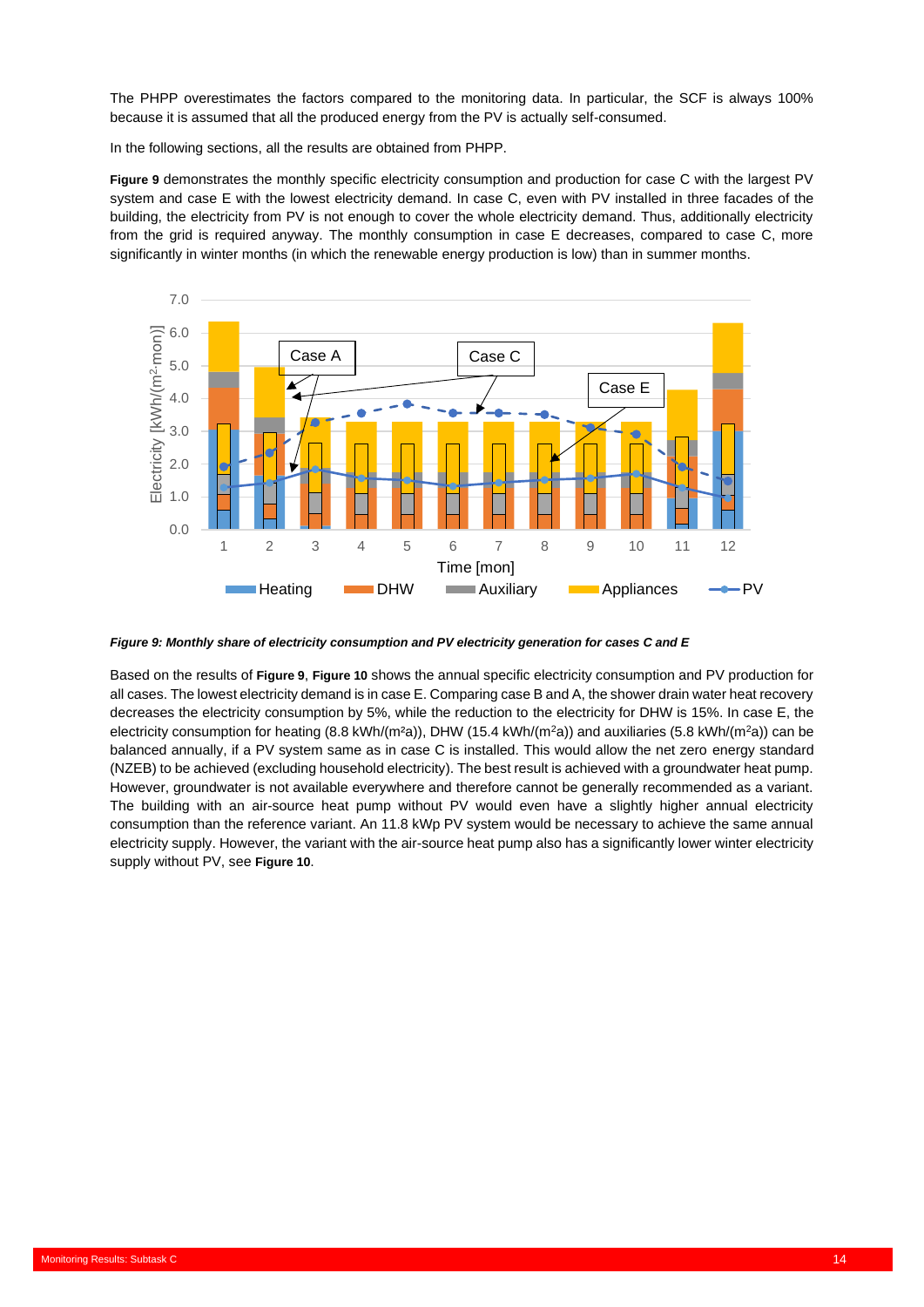

#### <span id="page-18-0"></span>*Figure 10: Electricity consumption for heating, DHW, auxiliary and appliances and PV power generation in the five investigated cases*

**[Table 20](#page-18-1)**Error! Reference source not found. shows the annual electricity consumption. It can be seen that variant A (reference system with electric heating, electric boiler and PV) has a lower annual electricity consumption than variants D (central air HP) and E (groundwater HP). Variant F (air HP) with an 11.8 kWp PV system has a comparable annual electricity supply as variant A with 32 kWp.

#### <span id="page-18-1"></span>*Table 20: Annual electricity consumption (kWh/(m²a)) of the investigated variants*

| Annual consumption [kWh/m <sup>2</sup> ]             | 48.4 | 45.7 | 48.4 | 37.2 | 33.3 | 37.2 |
|------------------------------------------------------|------|------|------|------|------|------|
| Year PV yield [kWh/m <sup>2</sup> ]                  | 17.5 | 17.5 | 35.0 | 0.0  | 0.0  | 6.4  |
| Annual electricity consumption [kWh/m <sup>2</sup> ] | 30.9 | 28.1 | 14.9 | 37.2 | 33.3 | 30.7 |

In order to include the time of the year where electricity is purchased in the evaluation - in winter electricity savings are more valuable than in summer, in which there is a higher share of renewable energies - it is recommended to consider the seasonal or monthly composition of the electricity mix by means of primary energy conversion factors. **[Figure 11](#page-19-0)** compares the considered variants on the basis of primary energy demand. Both constant non-renewable primary energy factors (1.32 for Austria, OIB 2015) and monthly factors (scenario "10-10-10", low share of RES in the electricity mix, and "10-30-30" scenario, higher share of RES in the electricity mix) are considered (see **[Appendix](#page-34-0)  [2](#page-34-0)** for the detailed values). It can be seen that the trend of technology ranking can change when taking into account the composition of the electricity mix, i.e. when using monthly conversion factors. The variants with heat pumps with a lower electricity purchase in winter have a comparable or lower primary energy purchase demand a higher grid electricity purchase (20 % in the case of the air HP and 8 % in the case of the GW HP).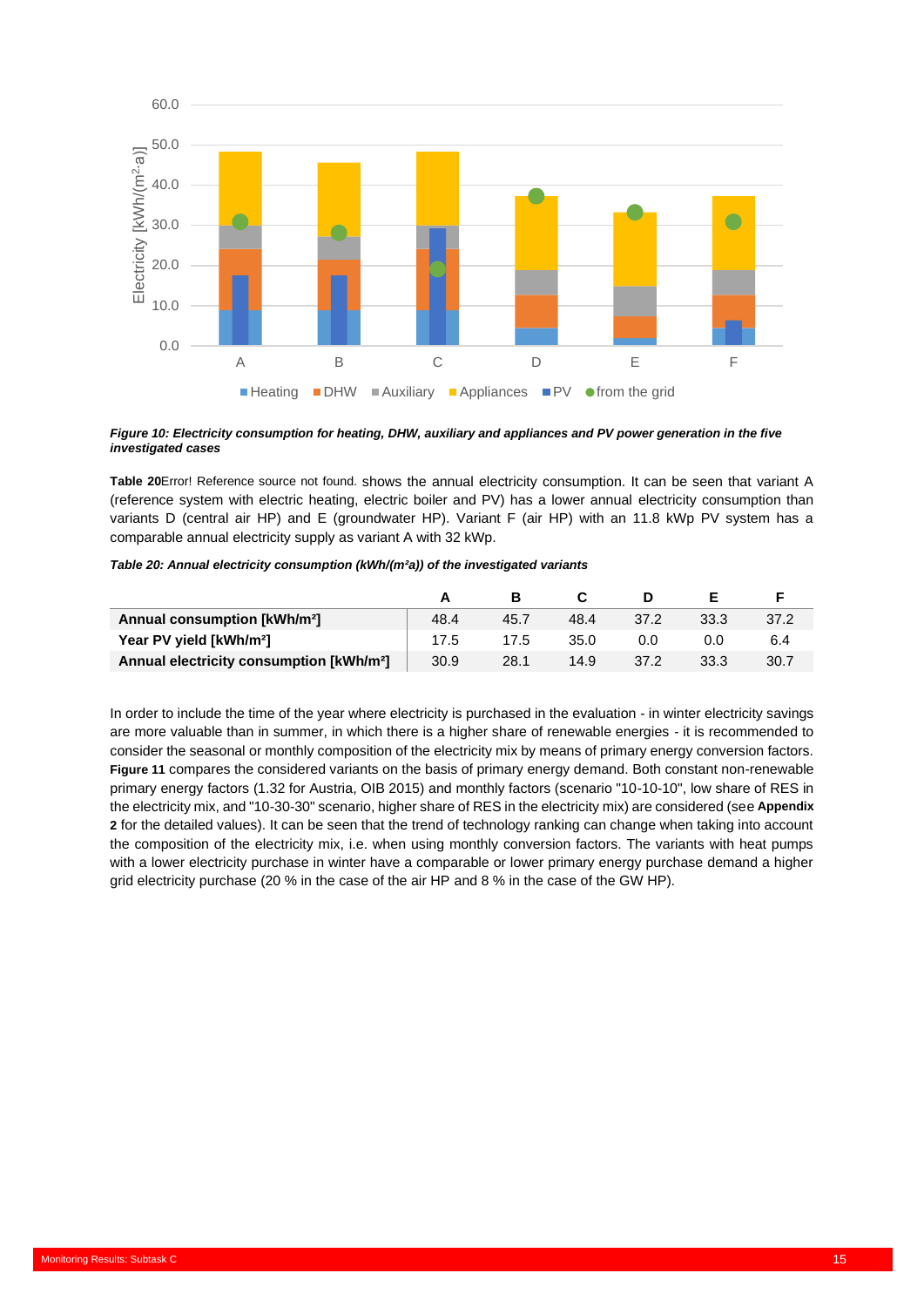

<span id="page-19-0"></span>*Figure 11: Primary energy demand of the investigated variants A to F with constant and monthly primary energy conversion factors (for two different scenarios of the electricity mix)*

The ranking of the considered cases according to the primary energy demand changes when different PE conversion factors are considered. Nevertheless, the extreme cases (C with the lowest PE demand and D with the highest) are always confirmed with all the PE conversion factors. Case A and F show the same PE demand when the constant PE conversion factor is considered, but case F has better performance with monthly  $f_{PE}$  (especially with10-30-30 scenario). Indeed, case A is third in the ranking with the constant f<sub>PE</sub>, but it reaches the fifth position with the 10-30-30 scenario.

[Table 21](#page-19-1) shows the annual PE demand depending on the two scenarios of f<sub>PE</sub> (both with monthly and annual values) on the considered case and the primary energy savings (expressed as percentage related to the reference case).

With monthly PE conversion factors, those technologies which contribute to savings also in winter, such a HP and shower drain heat recovery, get better savings compared to those which mainly contribute in summer, as PV.

|                         | PE [kWh/( $m^2$ a)] |      |      |      | $\Delta$ PE [%] |      |                       |                       |                    |                       |                       |
|-------------------------|---------------------|------|------|------|-----------------|------|-----------------------|-----------------------|--------------------|-----------------------|-----------------------|
|                         | А                   | в    |      | D    | Е               |      | $\triangle$ PE<br>(B) | $\triangle$ PE<br>(C) | $\Delta$ PE<br>(D) | $\triangle$ PE<br>(E) | $\triangle$ PE<br>(F) |
| Monthly $f_{PE1}$       | 53.9                | 49.4 | 31.3 | 62.8 | 55.3            | 52.3 | 9%                    | 72%                   | $-14%$             | $-3%$                 | 3%                    |
| Monthly $f_{PE2}$       | 30.4                | 28.3 | 22.5 | 32.1 | 26.8            | 27.3 | 7%                    | 35%                   | $-5%$              | 14%                   | 11%                   |
| Annual $f_{PE1} = 1.64$ | 50.7                | 46.2 | 26.3 | 61.0 | 54.7            | 50.4 | 10%                   | 93%                   | $-17%$             | $-7%$                 | 1%                    |
| Annual $f_{PE2} = 0.77$ | 23.6                | 21.5 | 12.3 | 28.4 | 25.5            | 23.5 | 10%                   | 93%                   | $-17%$             | $-7%$                 | 1%                    |

<span id="page-19-1"></span>*Table 21. Annual PE demand and relative deviation of PE (respect to the reference case) of the considered cases*

Finally, the adoption of HP would allow the possibility of cooling in summer without additional technology. The combination with the PV system would allow the direct use of the produced PV energy. With a decentral electric system, this is obviously not possible.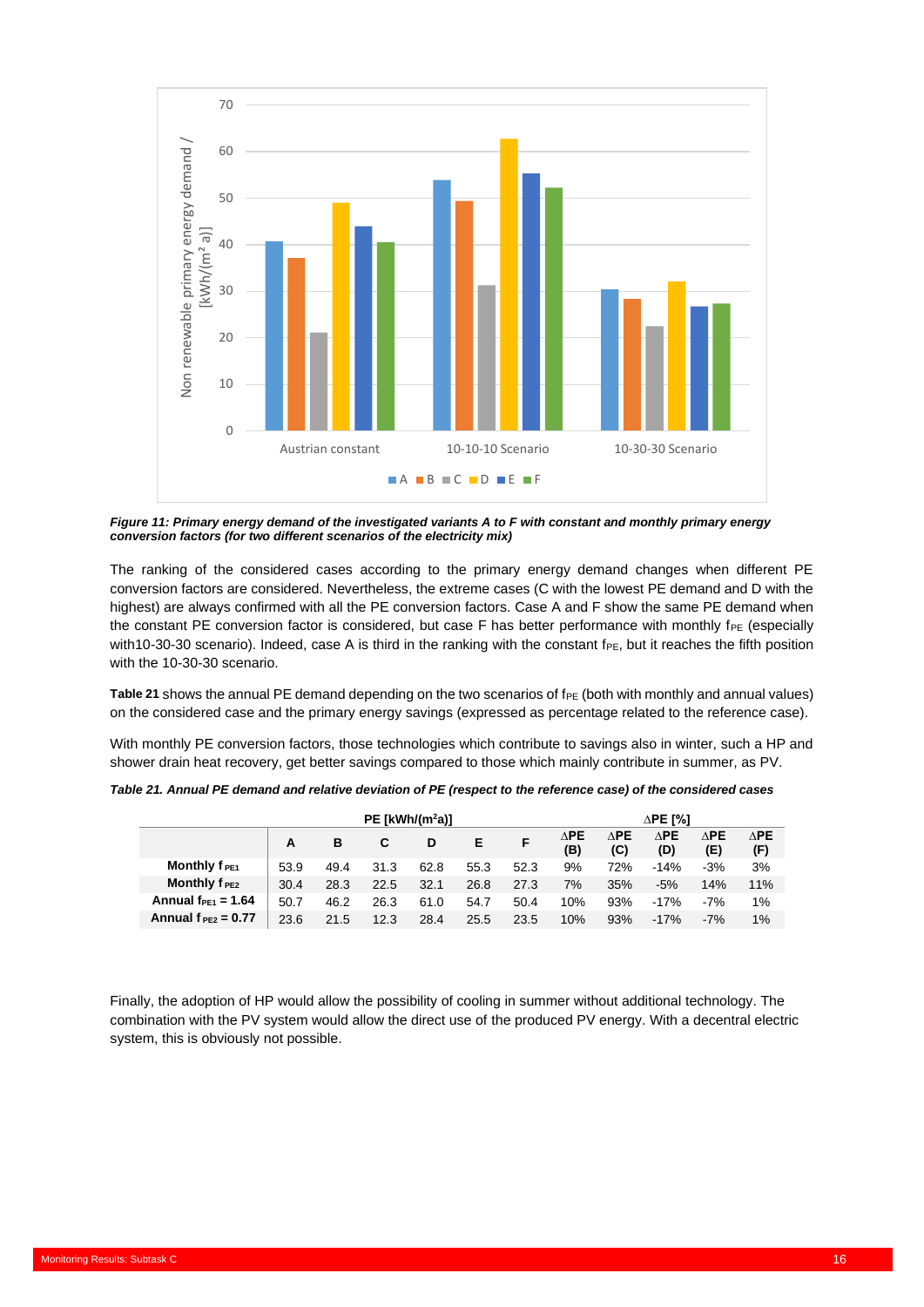# <span id="page-20-0"></span>**2.4 Economic evaluation**

In addition to the energetic evaluation of the concepts, also an economic evaluation of the different variants was performed. The economic analysis is carried out for the same cases illustrated in Section [2.3.1](#page-16-1) and it is based on the Equivalent Annual Cost (EAC), according to Equation (1).

$$
EAC = \frac{IC \cdot r}{1 - (1 + r)^{-N}}
$$
 (1)

Where:

- IC is the investment costs for the technology
- r is the teal interest rate (3%)
- N is the number of consideration period (20 years)

The electricity price is assumed to be 0.2 €/kWh and an energy price escalation rate of 2% is considered.

In order to better compare the considered technologies, an additional case is considered and assumed as the reference. The reference case has direct electric heating without PV.

The specific annual costs for investment (including installation), maintenance and operation of the system for the different cases are shown in **[Figure 12](#page-20-1)**. The implementation of heat pump leads to higher investment costs, but it allows a reduction of maintenance and operation costs (comparison of REF with D or E), for a global minor expense in the 20-years period.



<span id="page-20-1"></span>*Figure 12: Specific annual costs for the considered cases*

System Simulation Models: Subtask C

Results of the economic analysis are shown in **[Figure 13](#page-21-0)**. Primary energy consumption and total costs are expressed as a difference between each alternative and the reference case. On the x-axis the reduction of primary energy is presented, while y-axis shows the additional costs. Values are obtained with the European non-renewable primary energy factor (2.3).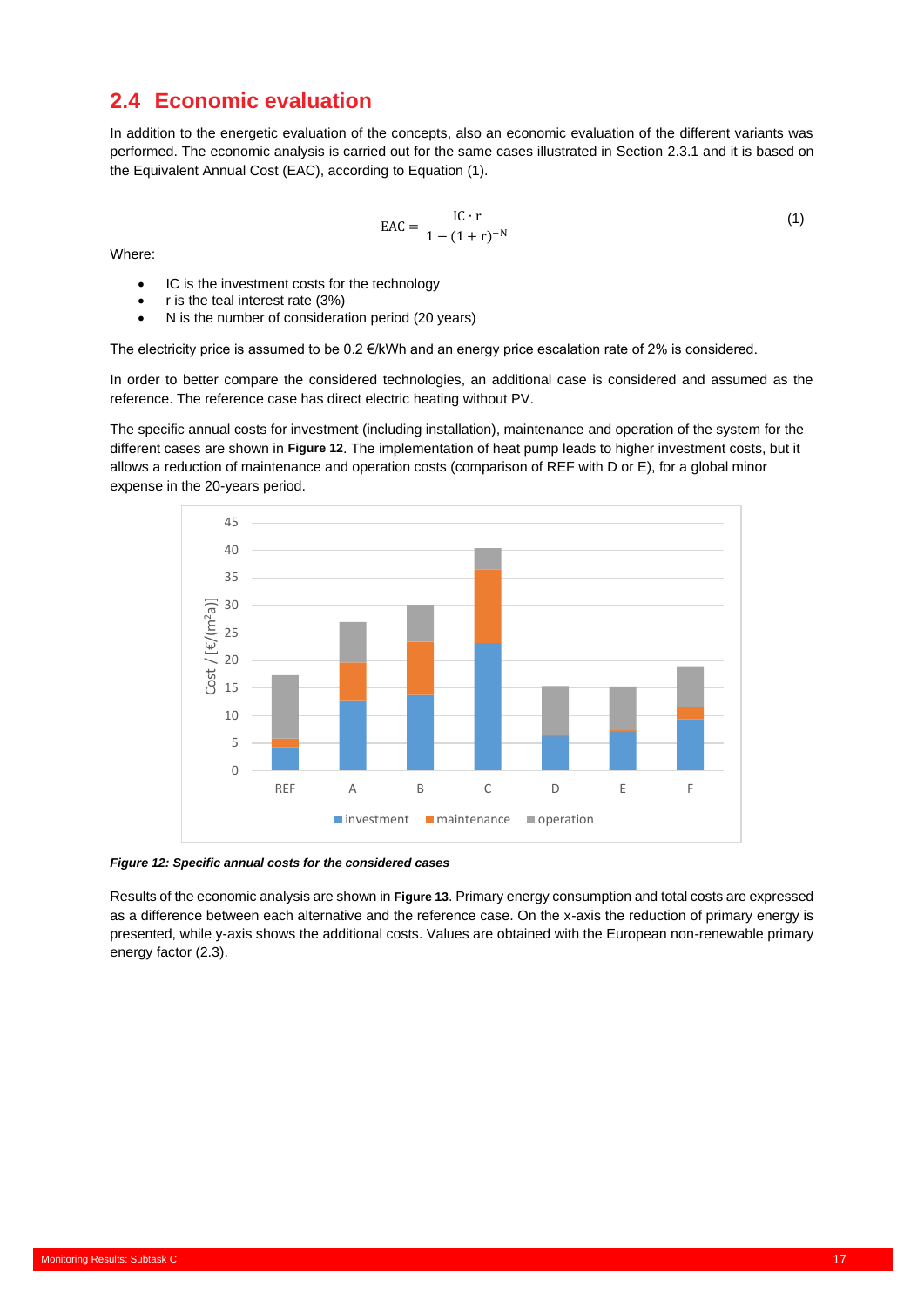

<span id="page-21-0"></span>*Figure 13: Comparison of additional costs and primary energy savings (referred to the reference case: direct electric heating without PV) for the considered cases*

The largest PV installation combined with the electric heating system (case C) leads to the highest primary energy savings, but to the highest additional costs too. The economic advantage of the HP is clear when case A and case F are compared. The same primary energy saving is achieved with the two systems, but case F shows lower additional costs in the 20-years period. This economic convenience is possible despite the higher investment costs, because of the lower required energy (and consequently lower operation costs) allowed by the HP. Different heat pumps lead to similar cost's saving (case D and case E), but the implementation of a groundwater heat pump allows further primary energy savings.

Cases with heat pump (D, E, F) present the lowest increase of costs with respect to the reference system. Without PV system, cost savings with respect to the reference system are possible. Contrariwise, cases with direct electric heating and PV feature the highest increase of costs compared to the reference case. However, this additional expense leads to further primary energy saving in case the PV is added in all three facades.

The primary energy savings are the same for the case A (the solution that was realized) and case F (air HP instead of DE heating and smaller PV system, designed to have the same net electricity demand as the realized one`, however, the LCC of case F are significantly lower.

The trend changes if different scenarios for the (future) electricity mix are considered by means of applying monthly primary energy factors. In accordance with the energy analysis in Section [2.3.2,](#page-16-2) non-renewable primary energy factors are considered here. **[Figure 14](#page-22-0)** compares the results of annual non-RE primary energy (including the appliances) calculated with constant i.e. annual and with two different monthly primary energy factors (scenarios "10-10-30" and "10-30-30", described in [Appendix 2\)](#page-34-0). The European factor of 2.3 is significantly higher than the Austrian factor of 1.32 (OIB-6, 2015). In order to see the influence of averaging the monthly factors also the non-RE PE is calculated for the two scenarios (fPE1: "10-10-10" and fPE2: "10-30-30").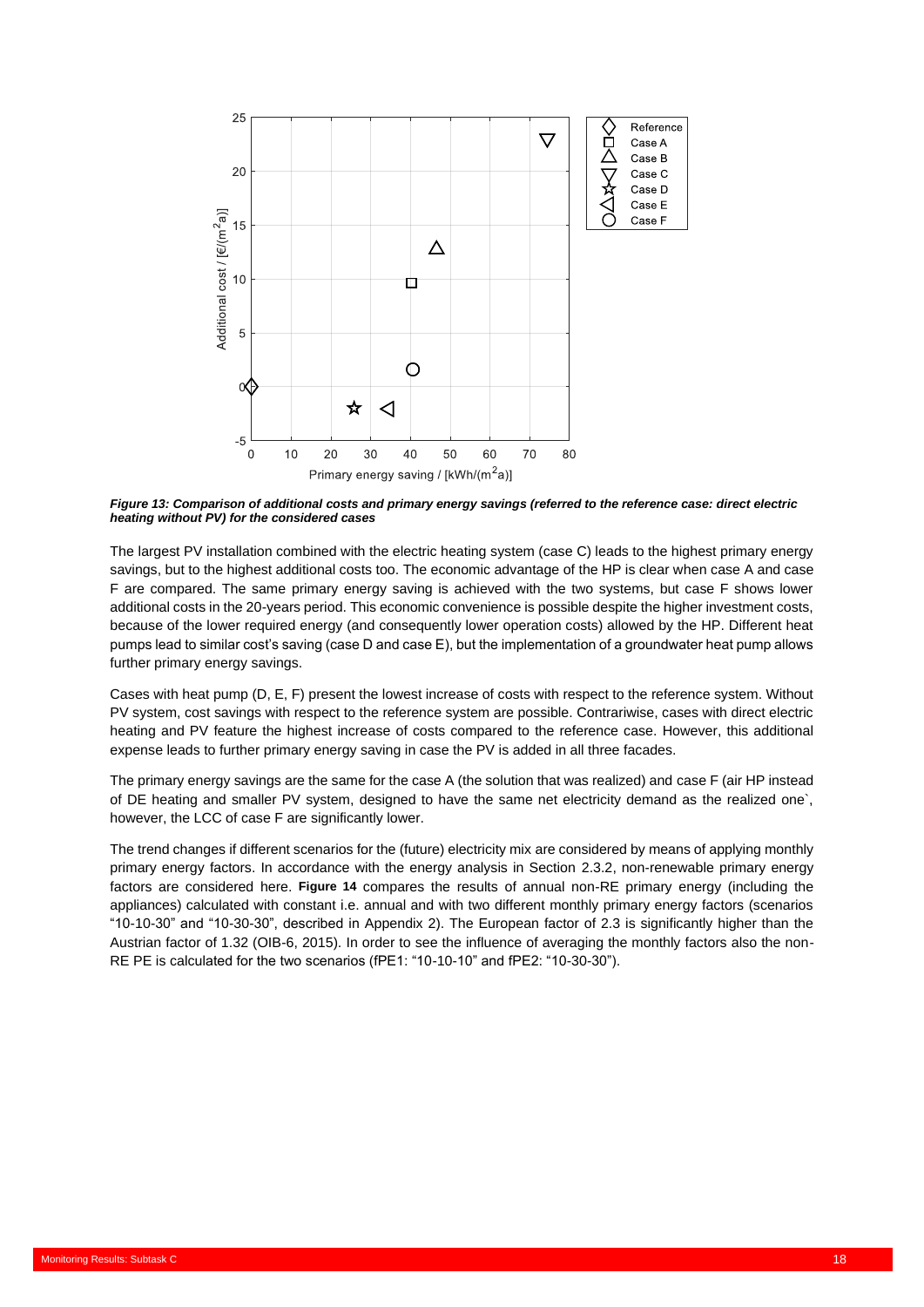

<span id="page-22-0"></span>*Figure 14: Comparison of additional costs and primary energy savings (referred to the reference case: direct electric heating without PV) for the considered cases, including appliances. Several primary energy conversion factors are considered*

The choice of the scenario (i.e. PE conversion factor) significantly influences the results. With a future electricity mix with high shares of RE (i.e. "10-30-30" scenario") primary energy savings are in a relative narrow range. Contrarily, the European PE conversion factor (2.3) leads to a large possible primary energy savings (between 35 kWh/(m<sup>2</sup>a) and almost 80 kWh/(m<sup>2</sup>a)). While with constant PE conversion factors the case A and F show equal PE savings, it can be seen that with monthly conversion factors, case F outperforms case A with respect to both, PE savings and costs.

In conclusion, the An-der-Lan demo building in PH quality, with DE heating and large PV façade performs better than a building with air HP without PV. However, the monitoring showed differences between the predicted and measured energy demand, mainly because of higher heating demand. A heat pump would compensate such higher demands better than in case of DE heating. Moreover, the energetic and economic analysis, taking into account alternative technologies considering a 20-years period (including investment, installation, maintenance and operation), showed that the realized solution is not cost optimal, but instead the solution with heat pump and a smaller PV system would outperform the existing one. The application of batteries leads to a slightly higher selfconsumption (SCF =  $76\%$  with and SCF =  $64\%$  without batteries) but with regard to the additional costs not to significant improvement of the overall performance (LCF =  $30\%$  with and LCF =  $25\%$  without batteries).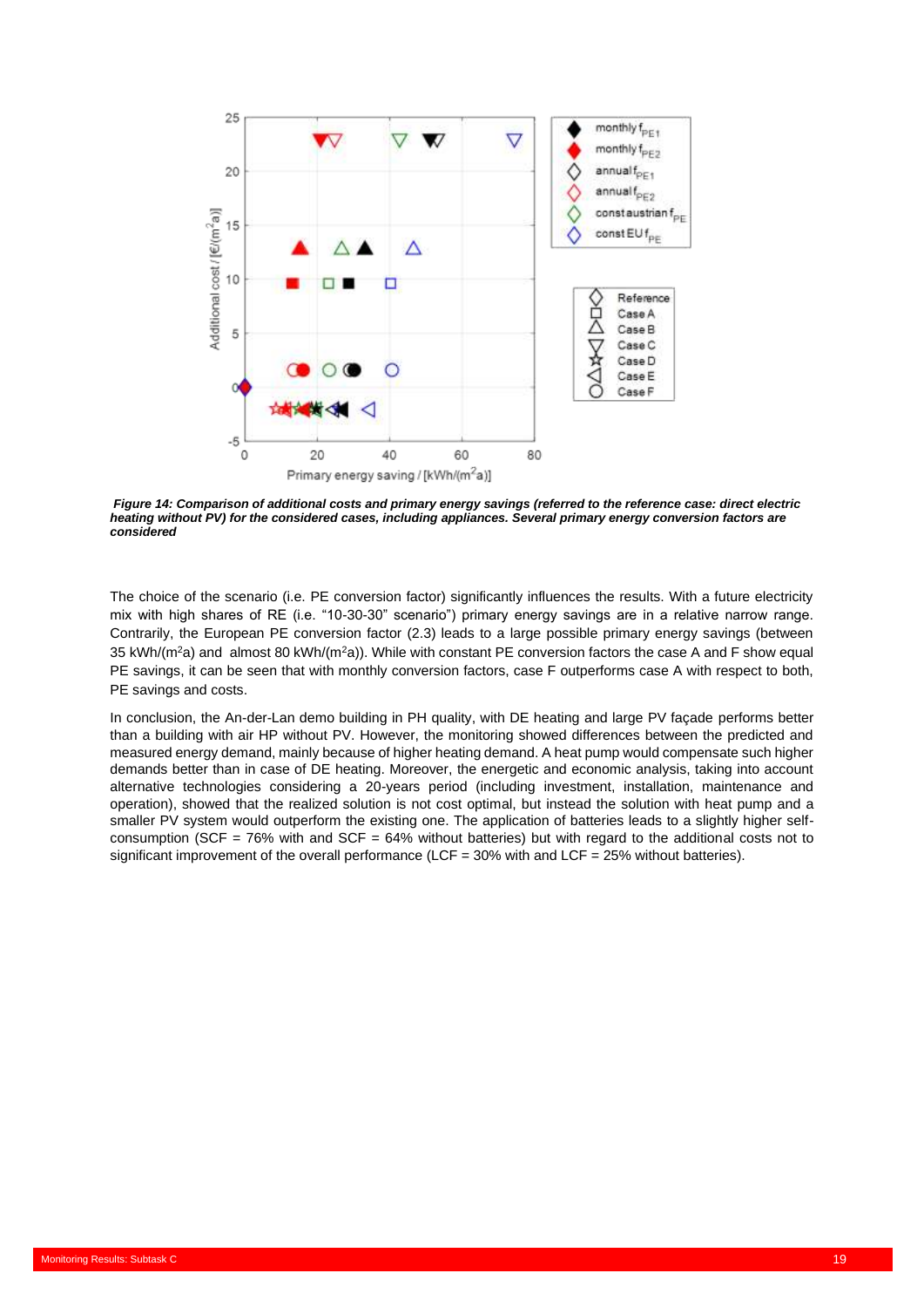# <span id="page-23-0"></span>3 Varennes Library Demo building

# <span id="page-23-1"></span>**3.1 Demo Building description**

The Varennes library is the first institutional Canadian NZE building (designed as net zero, the energy balance will be monitored over five years starting 2016, while improvements are also being implemented). It is located in the city of Varennes, Quebec, Canada and has a net floor area of 2100 m2. The building design was the product of an integrated design process (IDP) from a team consisting of municipal representatives, CanmetENERGY researchers, academics and industry partners.

**[Figure 15](#page-23-2)** shows several views of the exterior and interior of the building, as well as its mechanical system. **[Figure](#page-24-1)  [16](#page-24-1)** shows a schematic cross section indicating architectural and mechanical systems.



<span id="page-23-2"></span>*Figure 15: Varennes Library tagged images. (1) entrance, southwest view; (2) north façade; (3) south façade; (4) second floor, facing west; (5) second floor middle section, facing south; (6) ground floor facing south; (7-8) mechanical room; (9) south façade; (10) official opening ceremony, from left to right: Dr. Konstantinos (Costa) Kapsis, Dr. Andreas K. Athienitis, Major Martin Damphouse, Vasken Dermadiros and Remi Dumoulin. (A) forced convected BIPV and BIPV/T area; (B) naturally converted BIPV portion (out of view); (C) west façade, vine supports; (D) two car charging station; (E) skylights on norther roof; (F) fixed exterior louvers, solar shading; (G) geothermal boreholes; (H) ceiling fans; (I) motorized windows; (J) displacement ventilation integrated to bookshelves/stacks; (K) underfloor ventilation diffuser; (L) hydronic radiant slab; (M) geothermal heat pumps; (N) BIPV/T heat into air-handling unit(AHU); (O) AHU. (Dermardiros et al. 2019)*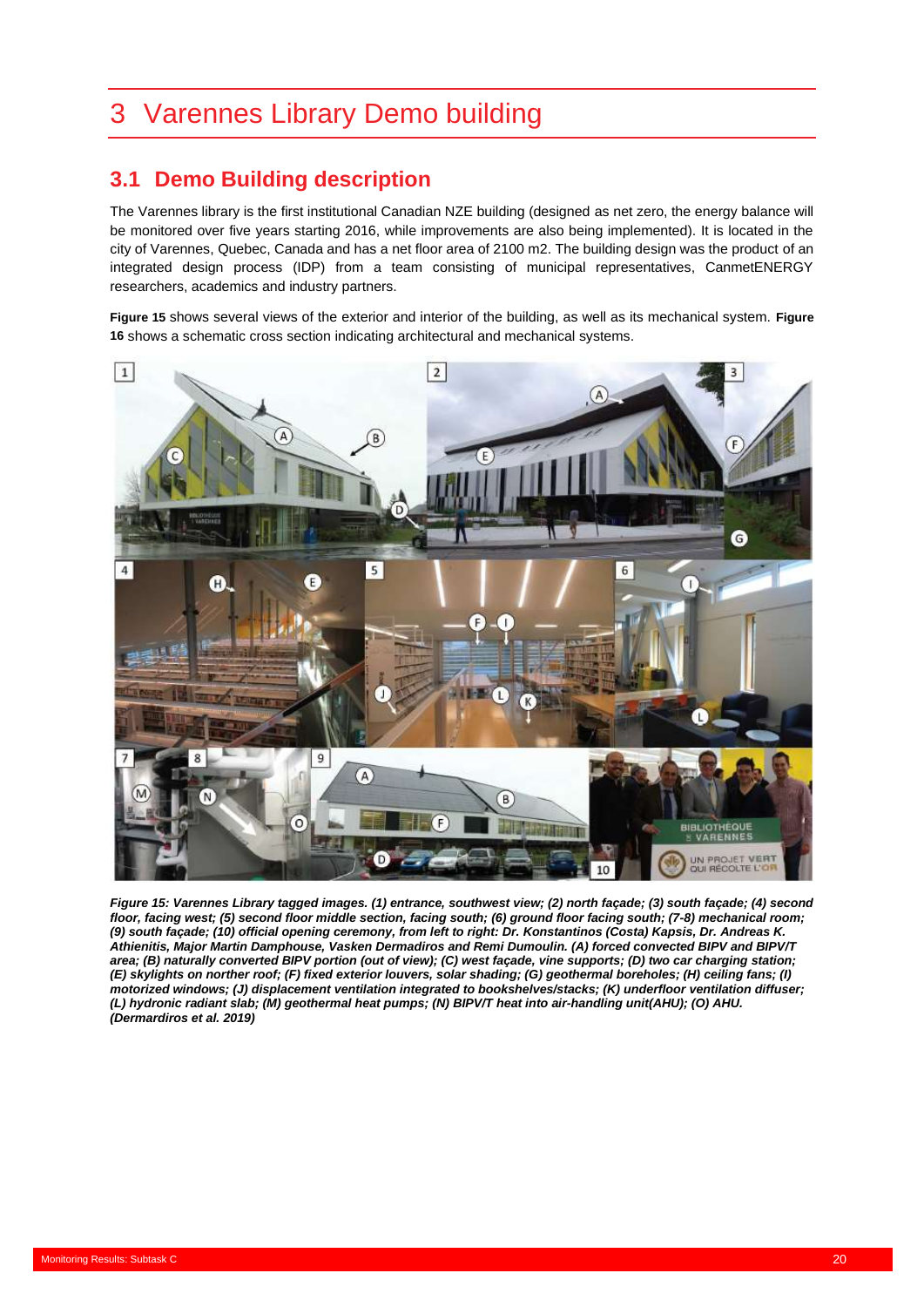

<span id="page-24-1"></span>*Figure 16: Simplified schematic of the technologies used in the Varennes Library. (Dermardiros et al. 2019)*

# <span id="page-24-0"></span>**3.1.1 Architectural Features**

The two key concepts which determined the overall shape of the building and the integration of the various technologies were:

- 1. The estimated annual energy consumption of a highly energy efficient library building was estimated around 70 kWh/m2/year, with a resulting energy consumption of 147000 kWh per year. To reach site net zero with PV generated electricity, an optimally oriented PV system of 110-120 kW system would be required, generating approximately 1200 kWh/y per kW installed based on solar potential maps from Natural Resources Canada. A 700-800 m2 roof area would be required to facilitate such a system.
- 2. The depth of the building would have to be 6-10m to promote deep daylight penetration and night freecooling through motorized windows on opposite facades.

**[Table 22](#page-25-2)** summarizes the architectural features of the building: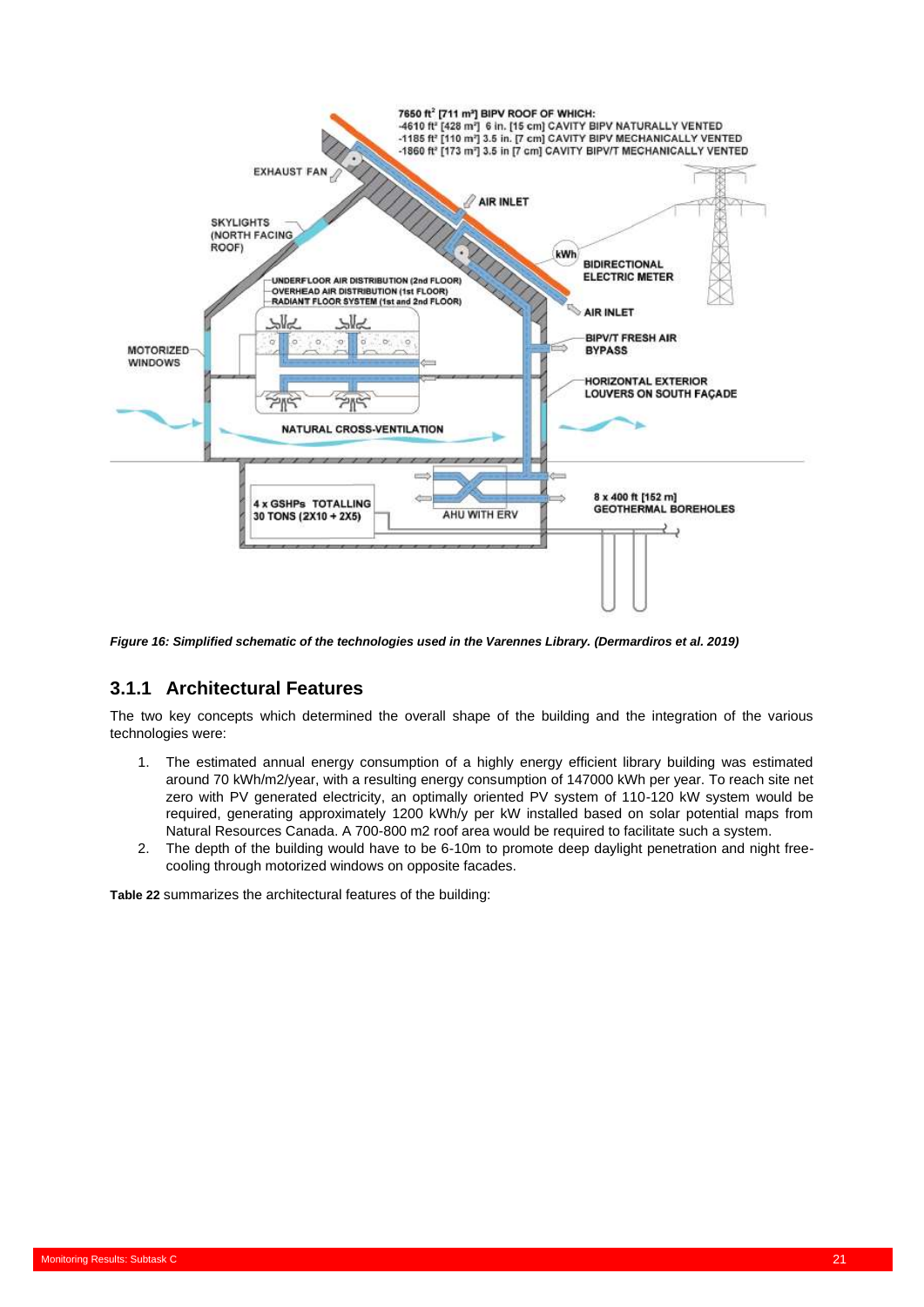<span id="page-25-2"></span>*Table 22: Architectural features of the building (Dermardiros et al. 2019)*

| <b>Architectural</b>                                         |                                                                                  |
|--------------------------------------------------------------|----------------------------------------------------------------------------------|
| <b>Site</b>                                                  | Varennes, Québec, Canada                                                         |
| <b>ASHRAE climate zone</b>                                   | 6                                                                                |
| Net floor area, $ft^2$ (m <sup>2</sup> )                     | 22,600 (2100)                                                                    |
| Width/depth, ft (m)                                          | 180/56 (5(5.3/17.1)                                                              |
| Roof tilt, degrees                                           | 37                                                                               |
| Window type, S                                               | Double-glazed argon low-e wood-frame                                             |
| Window type, N/E/W/skylight                                  | Triple-glazed argon low-e wood-frame                                             |
| Window-to-wall ratio, S/N/E/W,%                              | 30/10/20/30                                                                      |
| Shading, S, fixed louvers                                    | 6.5in. (165 mm) wide, $20^{\circ}$ tilted toward window 10 in.                   |
|                                                              | $(250 \text{ mm})$ center-to-center $(c/c)$ , 4in. $(100 \text{ mm})$ from glass |
| U-factor, window, S, Stu/h $ft^{20}F$ (W/m <sup>2</sup> K)   | 0.45(2.56)                                                                       |
| SHGC, window, S                                              | 0.58                                                                             |
| U-factor, window, N/E/W/skylight                             | 0.32(1.82)                                                                       |
| Solar heat gain coefficient (SHGC), window,                  | 0.47                                                                             |
| N/E/W/skylight                                               |                                                                                  |
| R-value, wall, h ft <sup>2o</sup> F/Btu (m <sup>2</sup> K/W) | 29.0(5.1)                                                                        |
| R-value, roof, h-ft <sup>2o</sup> F/Btu (m <sup>2</sup> K/W) | 47.7 (8.4)                                                                       |

All facades feature triple-glazed, low-e, argon filled, wood-frame windows to minimize thermal losses in the winter, apart from the south façade which features double-glazed, low-e, argon-filled windows to maximize passive solar gains. The windows sizes were selected accordingly to provide sufficient view to the exterior, while reducing excessive thermal gains or losses or potential visual discomfort.

# <span id="page-25-0"></span>**3.1.2 Mechanical system**

Space conditioning is provided by a radiant slab located on the southern perimeter and an underfloor air displacement (UFAD) systemfor the upper floor, while the first floor uses overhead diffusers. A ground source heat pump and an air-based, open-loop BIPV/T system reduce energy consumption for heating and have the potential of exporting excess heat to neighboring buildings (public pool in the summer, residential buildings in the winter). The key features of the mechanical system are summarized in **[Table 23](#page-25-3)**.

<span id="page-25-3"></span>*Table 23: Mechanical features of the building (Dermardiros et al. 2019)*

#### **Mechanical**

| Main system, type                                 | Centralized dedicated outdoor air system (DOAS)<br>modulated based on CO <sub>2</sub>       |
|---------------------------------------------------|---------------------------------------------------------------------------------------------|
| Main system, features                             | Ground source heat pump (GSHP), energy recovery<br>ventilator (ERV), solar thermal recovery |
| Distribution system, first floor                  | four-pipe fan coil, overhead diffuser                                                       |
| Distribution system, second floor                 | four-pipe fan coil, underfloor air distribution (UFAD),<br>displacement diffuser            |
|                                                   |                                                                                             |
| Distribution system, S/E/W perimeter              | Radiant slab, 5 in. (125 mm) thick, heat + cool                                             |
| Cathedral area, second floor                      | Ceiling fans                                                                                |
| <b>Natural ventilation</b>                        | Motorized windows                                                                           |
| BIPV/T area, $ft^2$ (m <sup>2</sup> ) (no. Units) | 1860 (173) (66)                                                                             |
| BIPV/T maximum air volume, cfm (L/s)              | 2420 (1140)                                                                                 |
| <b>Domestic water</b>                             | Low-flow fixtures                                                                           |

### <span id="page-25-1"></span>**3.1.3 Energy production**

System Simulation Models: Subtask C

The library features a 110.5 kW roof-mounted BIPV array, of 711 m<sup>2</sup> PV area and consisting of 425 panels. 258 of these PV panels (428 m<sup>2</sup>) are naturally ventilated through a 150mm air gap between the PV and the metal roofing. The remaining 167 panels (280 m<sup>2</sup>) are mechanically ventilated through a 70 mm air gap with use of a variable speed fan. The details of the electrical system are shown in **[Table 24](#page-26-2)**. From 173 m<sup>2</sup> of the fan assisted system (66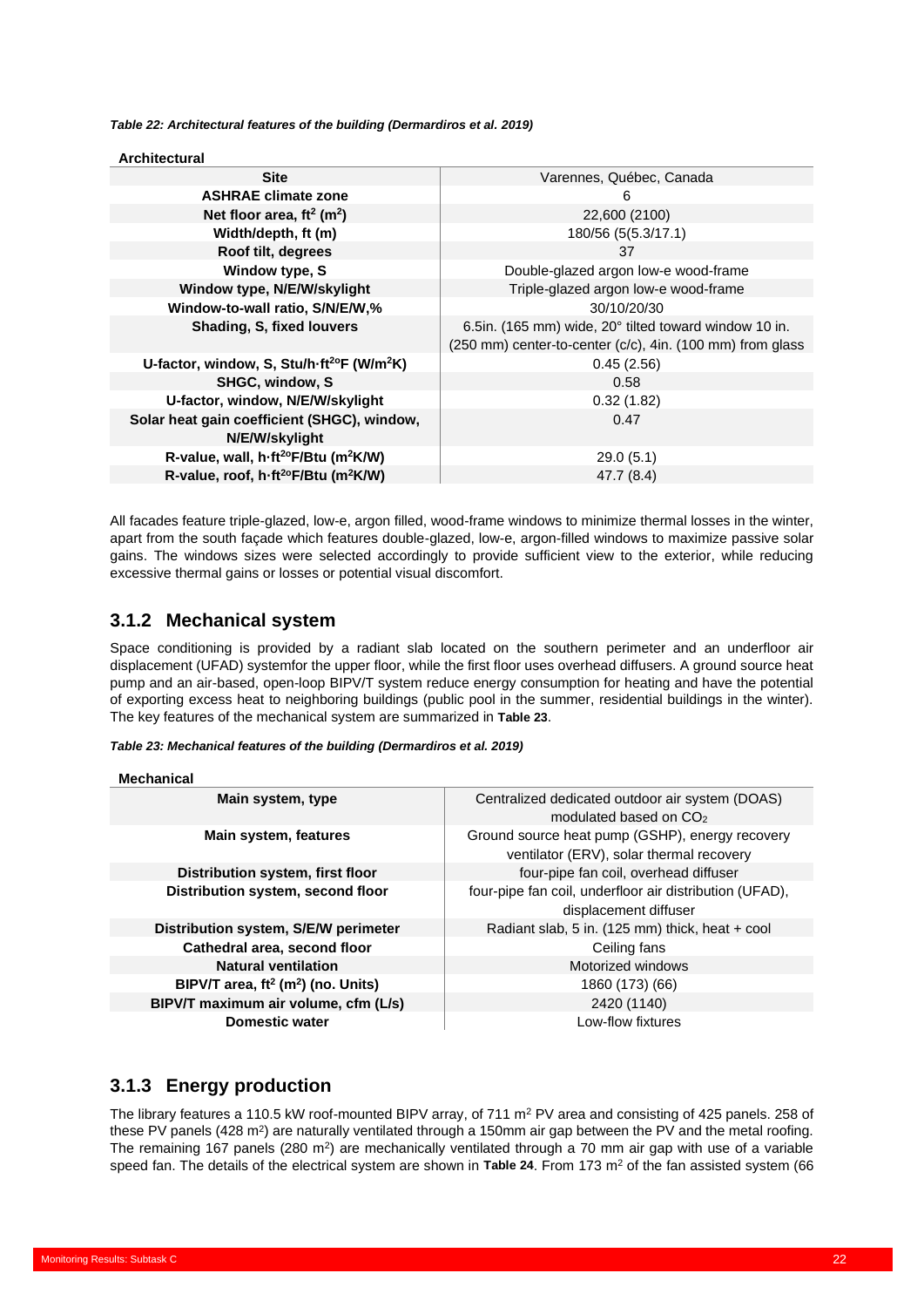panels) the pre-heated air is recovered and can be introduced in the building as pre-heated ventilation air (**[Figure](#page-26-3)  [17](#page-26-3)**). This system is known as BIPV/Thermal (BIPV/T). Approximately 6835 kWh are harvested during the heating season (November-April). The BIPV/T covers 16% of the roof, while if it covered the whole roof, 6.5 times more heat could theoretically be recovered and potentially fed to a thermal micro-grid to assist neighboring buildings.

The BIPV/T system was designed to maintain an average channel air velocity of approximately 1 m/s, which was found to be a good compromise between maximizing heat transfer while reducing pressure loss. In the summer the mechanical ventilation under the panels is turned for a minimum of 30 min whenever the air temperature at the end of the cavity reaches 25°C, with the air exhausted to the outside.



<span id="page-26-3"></span>*Figure 17: Top view of the roof with the different modes of BIPV. Naturally ventilated BIPV on the right and Mechanically ventilated on the left. The front section of the left side has thermal recovery (BIPV/T).*

<span id="page-26-2"></span>*Table 24: Electrical features of the building (Dermardiros et al. 2019)*

| <b>Electrical</b>                                                   |                                                                                                                                 |
|---------------------------------------------------------------------|---------------------------------------------------------------------------------------------------------------------------------|
| On-site photovoltaic (PV), nominal capacity, kWp                    | 110.5                                                                                                                           |
| PV panel, unit capacity (W) and no. Units                           | 260, 425                                                                                                                        |
| Inverter capacity, kw (kW/unit) (no. Units)                         | 100(10)(10)                                                                                                                     |
| Lighting, typical type, controls                                    | T8 fluorescent, 1-2 tube luminaires, digital<br>addressable lighting interface (DALI) system                                    |
| Lighting power density (LPD), W/ft <sup>2</sup> (W/m <sup>2</sup> ) | 0.71(7.64)                                                                                                                      |
| <b>Other features</b>                                               | Electric vehicle (EV) charging station (2 cars), no<br>coffee machines, no<br>vending machines, no refrigerated water fountains |

# <span id="page-26-0"></span>**3.2 Monitoring**

### <span id="page-26-1"></span>**3.2.1 Monitored EUI**

The finalized building energy use intensity (EUI) was estimated at 85 kWh/m<sup>2</sup>/y. The first year monitoring following its inauguration indicated an EUI of 78.1 kWh/m<sup>2</sup>/y, which has since dropped to 70 kWh/m<sup>2</sup>/y. If the renewables generation is considered over time, the net EUI is around 14.5 kWh/m<sup>2</sup>/y.

**[Figure 18](#page-27-1)** demonstrates the EUI and net EUI in a one-year sliding window.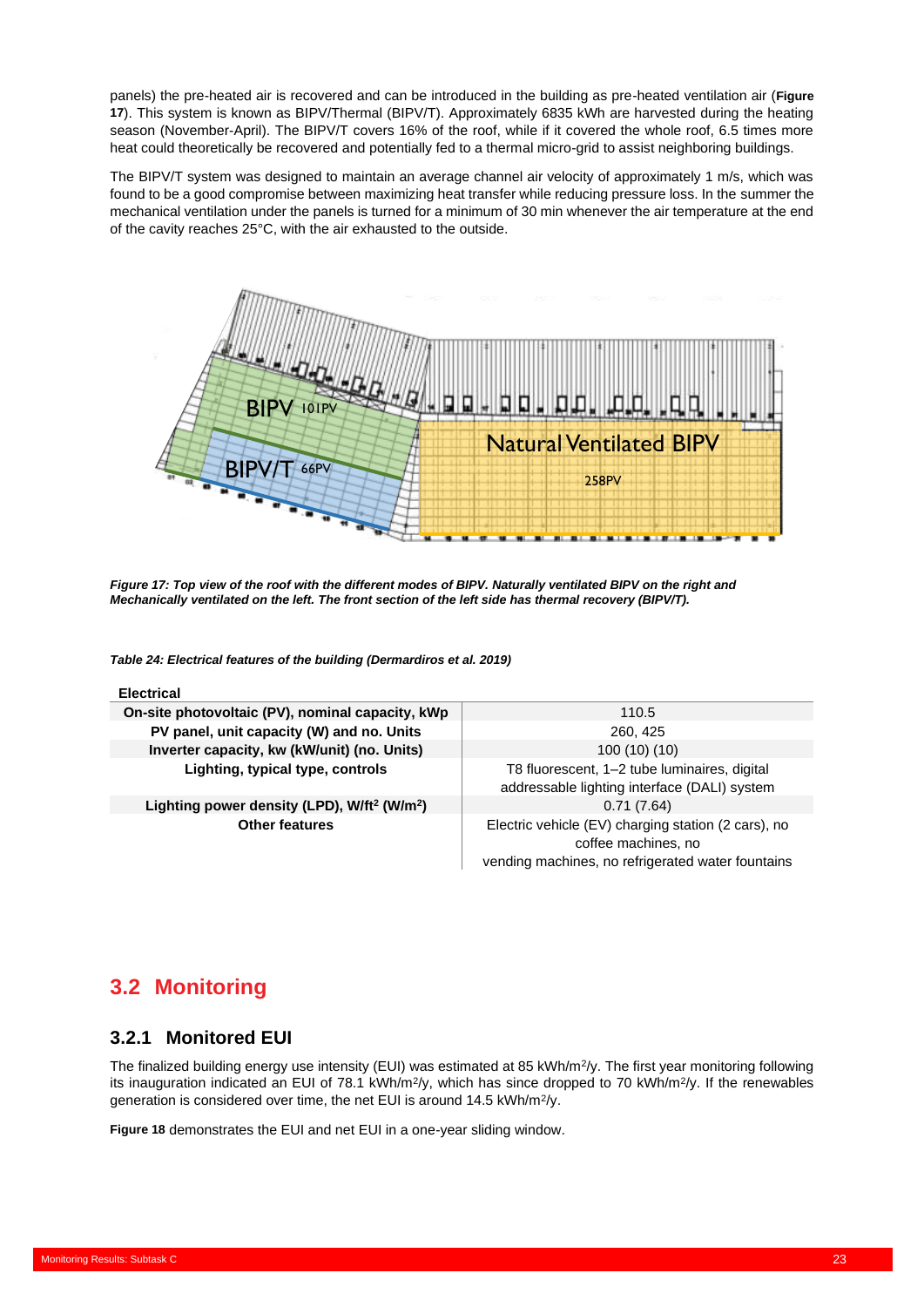

<span id="page-27-1"></span>*Figure 18: Energy use intensity (EUI) over time on a one-year sliding window. Each point on the chart represents he EUI value for the previous one-year period. (Top) gross EUI; (Bottom) net EUI including photovoltaic panel production. (Dermardiros et al. 2019)*

# <span id="page-27-0"></span>**3.2.2 Monitored Energy Balance**

System Simulation Models: Subtask C

The electricity consumption and production of the Varennes Library is monitored since January of 2016. In **[Figure](#page-27-2)  [19](#page-27-2)**, the energy balance for the years 2016 to 2018 are depicted. The energy consumption for these three years is between 60 kWh/m<sup>2</sup>/year and 75 kWh/m<sup>2</sup>/year, while the energy production is between 48 kWh/m<sup>2</sup>/year and 53 kWh/m<sup>2</sup>/year, leaving a deficit between 11 kWh/m<sup>2</sup>/year to 21 kWh/m<sup>2</sup>/year.



<span id="page-27-2"></span>*Figure 19: Energy balance per square meter for the years from 2016 to 2018, showing the PV production, the building consumption and the net energy balance in kWh/m<sup>2</sup> .*

In **[Figure 20](#page-28-0)** the measurement data of the energy demand, the energy production and the ambient temperature is shown. The highest electricity consumption can be during the winter months, while there is also a peak during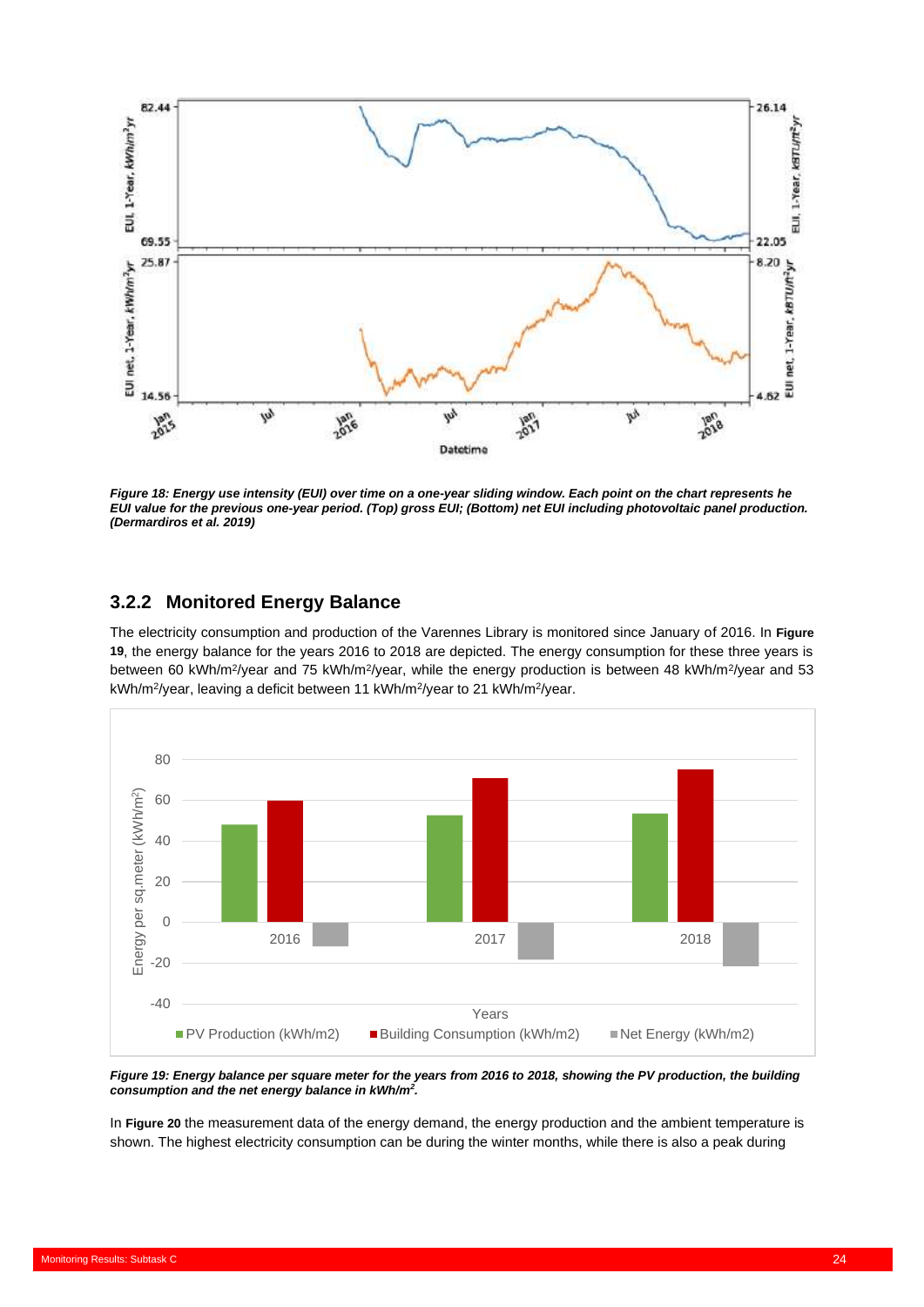

July of 2018. The electricity production is higher than the consumption between the months of May and September while the ambient temperature ranges from -20  $\rm{^{\circ}C}$  to 25  $\rm{^{\circ}C}$  with a peak on July and a low on January.

<span id="page-28-0"></span>*Figure 20: Energy balance per square meter for the year of 2018, showing the PV production, the building consumption in kWh/m<sup>2</sup> and ambient temperature.*

In the following set of figures (**[Figure 21](#page-29-0)**), the average day values of the ambient temperature, the electricity consumption and the electricity production are shown for each month, starting from October 2017 to September of 2018. January is the coldest month and July is the warmest. The highest consumptions and production matches those depicted in **Error! Reference source not found.** but the average pattern each month follows is shown here.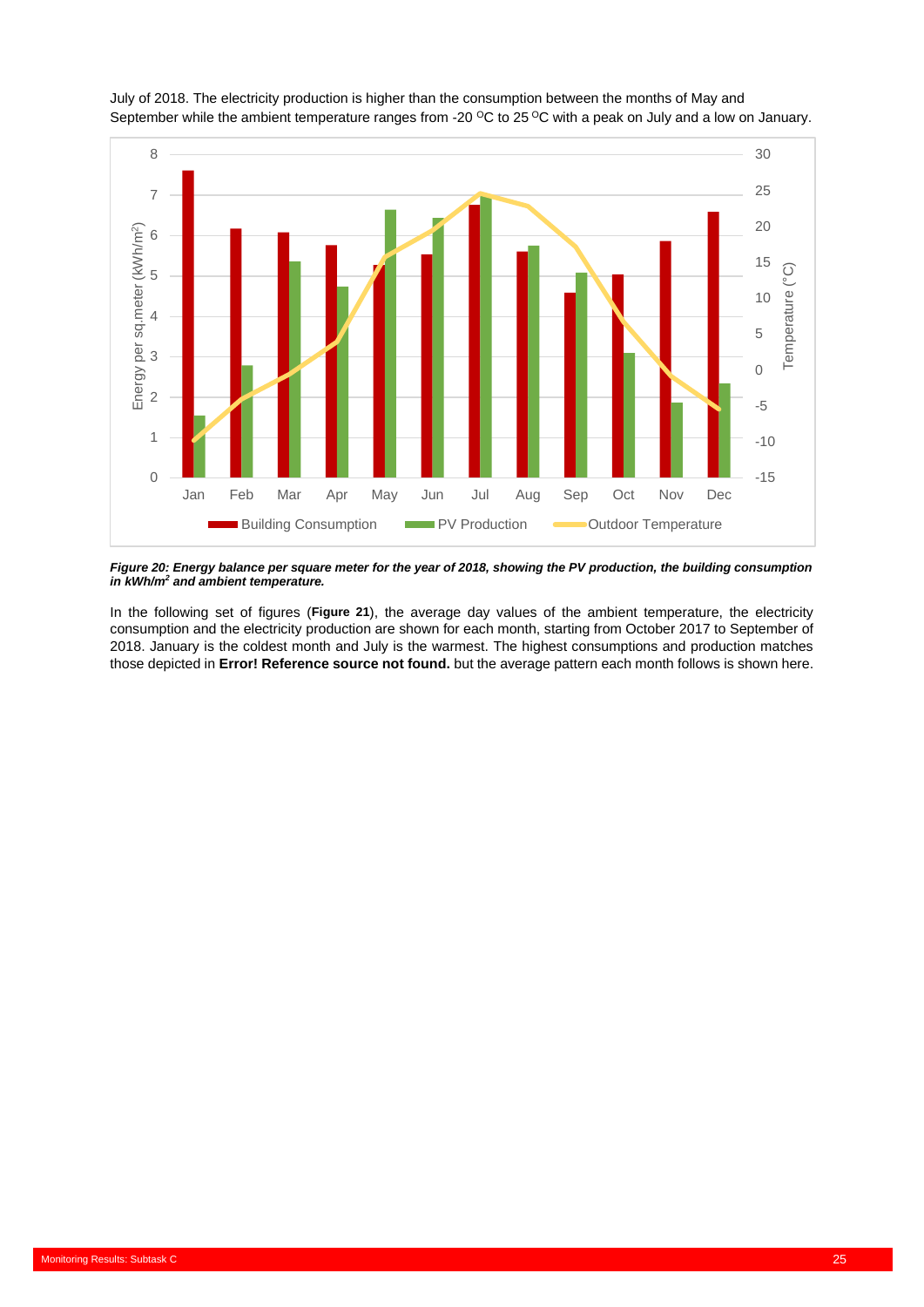

<span id="page-29-0"></span>*Figure 21: A set of 12 figures representing 12 months of the year starting from October 2017 to September 2018.*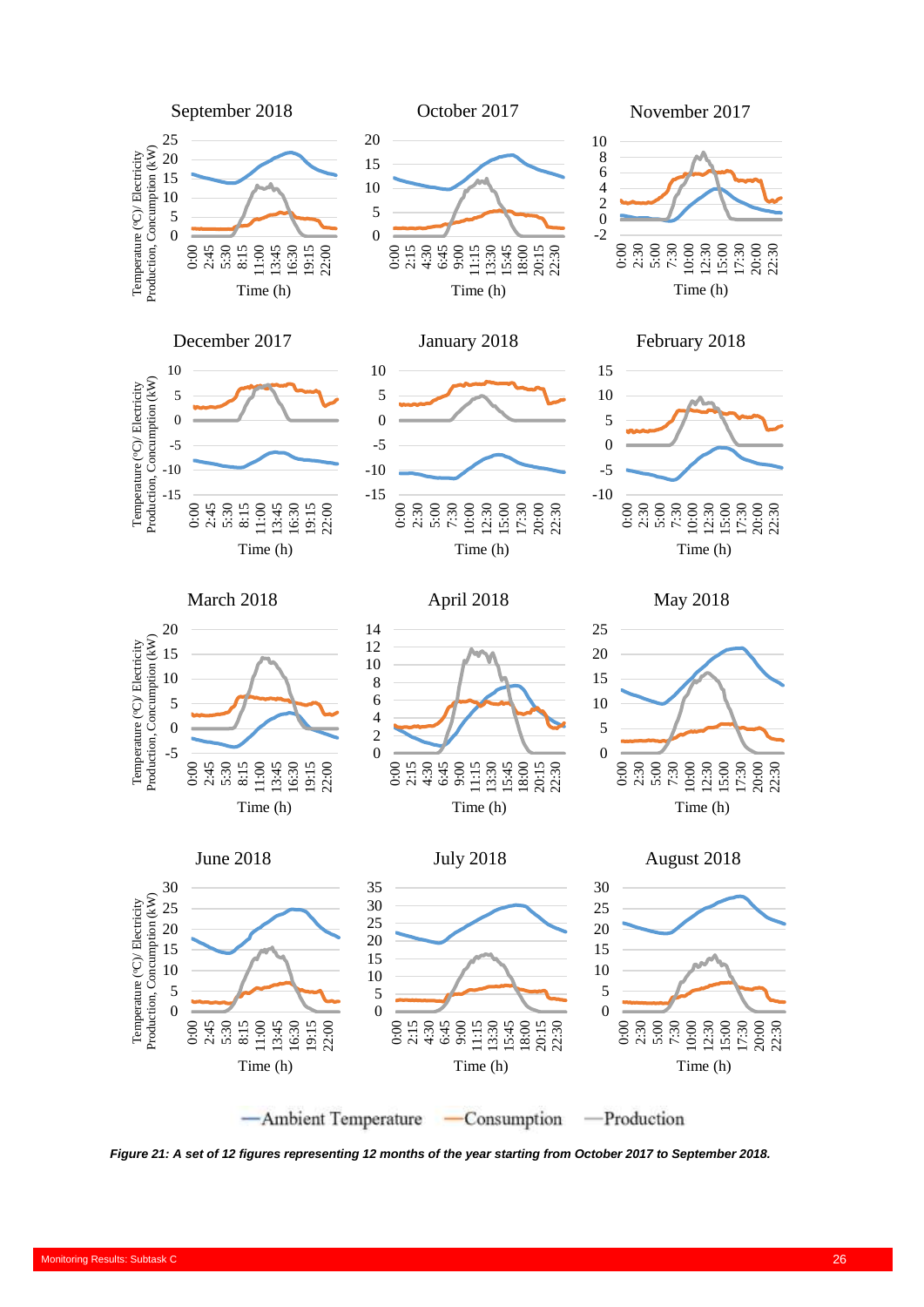# <span id="page-30-0"></span>**3.2.3 End-use breakdown**

**[Table 25](#page-30-1)** shows the energy breakdown for the period between June 1, 2016 and May 31, 2017. For a portion of that period, individual luminaires, although addressable and dimmable, were running on a fixed schedule and at full intensity. The lighting power has since been reduced through dimming. The radiant floor slab requires the fan coil units require a significant amount of power for pump and fan operation. Energy intensive equipment such as refrigerated vending machines, water fountains and coffee makers were excluded from the original design.

#### <span id="page-30-1"></span>*Table 25: Energy breakdown for the period between June 1, 2016 and May 31, 2017 (Dermardiros et al. 2019).*

| Category               | Energy, kWh (% of total) |
|------------------------|--------------------------|
| <b>Consumption</b>     | 163,920 (100%)           |
| Lights                 | 40,980 (25%)             |
| <b>Heating/cooling</b> | 47,540 (29%)             |
| <b>Pumps</b>           | 32,780 (20%)             |
| Fans                   | 32,780 (20%)             |
| Other                  | 9840 (6%)                |
| <b>Production</b>      | 110,150 (67%)            |
| <b>Difference</b>      | 53,770 (33%)             |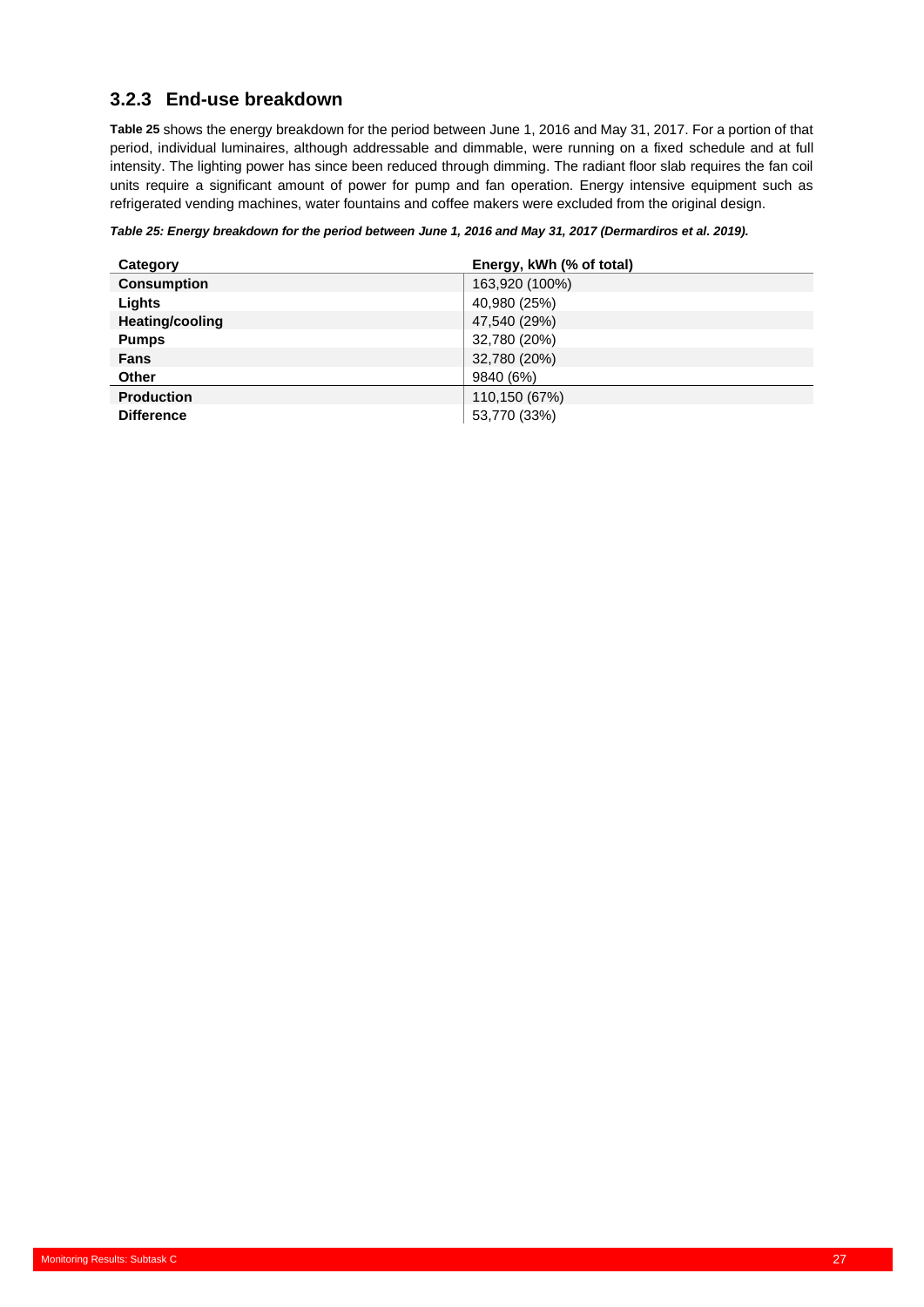# <span id="page-31-0"></span>4 Conclusion

The evaluation of the performances of a residential and a non-residential demo building with BISES is presented in this report (DC.4 of IEA SHC Task 56). The residential building An-der-Lan is a multi-apartment Passive House located in Austria with direct electric heating and a large PV façade that should cover a large share of the electricity demand. The other building, the Varennes library was planned as a NZEB with BIPV and BIPVT located in Canada. The evaluation follows as close as possible the methodology suggested in the framework of the task. In case of the residential case study in addition to the monitoring a comparison with alternative concepts is presented and a techno-economic evaluation is performed.

For both buildings a discrepancy between planning and real performance was observed. The Varennes Library demo building did not achieve the Net Zero Energy (NZE) standard and indicates the difficulty to achieve an offgrid building concept. The NZE concept aims at achieving the energy balance on an annual basis and it is obvious that on monthly basis there is a significant mismatch, i.e. in the winter period the building energy consumption is significantly greater than the energy produced by the building (i.e. by means of the photovoltaic system), instead in summer the opposite trend is observed. Generally, difficulties in reaching the NZE building standard can be found in case of large buildings due to the unfavourable ratio between the available area for renewable system and the volume and treated area of the building.

In addition, a BIPVT system can produce a significant amount of heat and alleviate part of the HVAC system load. However, without the provision for thermal storage, large amount of the recovered heat is wasted.

The An-der-Lan demo building instead shows an expected performance of the PV system but a greater heating demand compared to the design value, mainly due to the occupancy behaviour and to the increased set point temperature. A techno-economic analysis showed that a concept with heat pump and a small PV system outperforms the current concept.

It is noteworthy that results of both monitoring projects can hardly be compared and transfer of the conclusions to other projects is hardly possible. This is because both projects differ significantly with respect to type and use of the building and also with respect to the climate. The presence of a standard monitoring system would support to enable comparison of the monitoring data and the development of such a standardized monitoring system is highly recommended. A standardized building management system (BMS) can support future systematic monitoring which would allow for improved commissioning and operation of such buildings. Fault detection and adjusting control strategies during commissioning of the buildings can significantly contribute to primary energy savings. Nevertheless, difficulties in adjusting the system strategies after the construction may be encountered, especially in large institutional buildings.

Finally, it was recognised that there is still a lack of experience in the building community regarding such innovative technologies such as BIPV.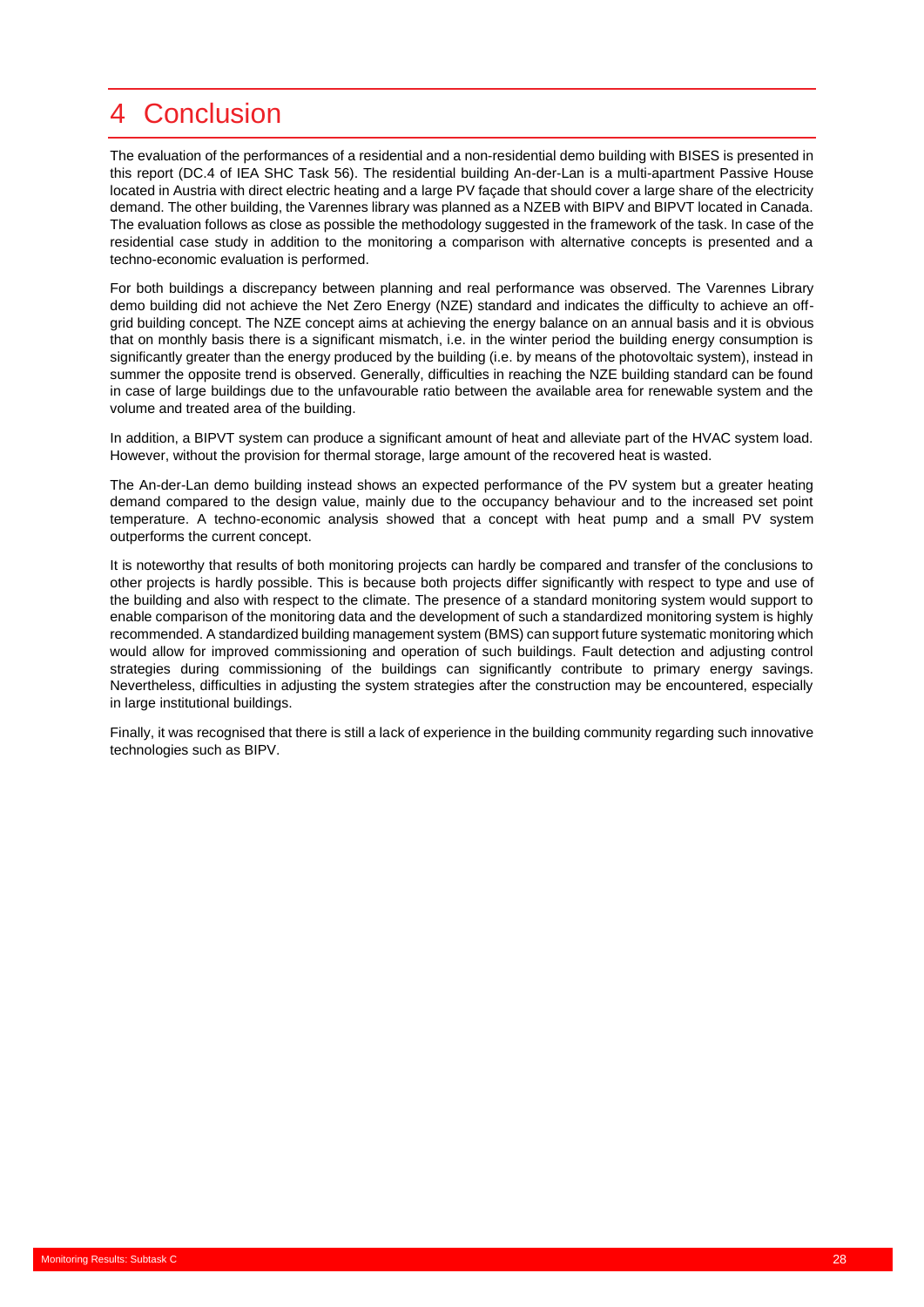# <span id="page-32-0"></span>Literature reference

*Evaluation of Efficiency and Renewable Energy MMeasures Considerinf the Future Energy Mix. Fabian Ochs, Georgios Dermentzis. 2018. Syracuse, NY, USA : 7th International Building Physics Conference, 2018.*

*Passivhaus Institut. Passipedia. [Online] Passivhaus Institut. [Cited: 23 January 2020.]*

*V. Dermardiros, A. K. Athienitis and S. Bucking (2019), "Energy Performance, Comfort, and Lessons Learned from an Institutional Building Designed for Net Zero Energy." ASHRAE Transactions, vol. 125, no. 1, 2019, p. 682+.*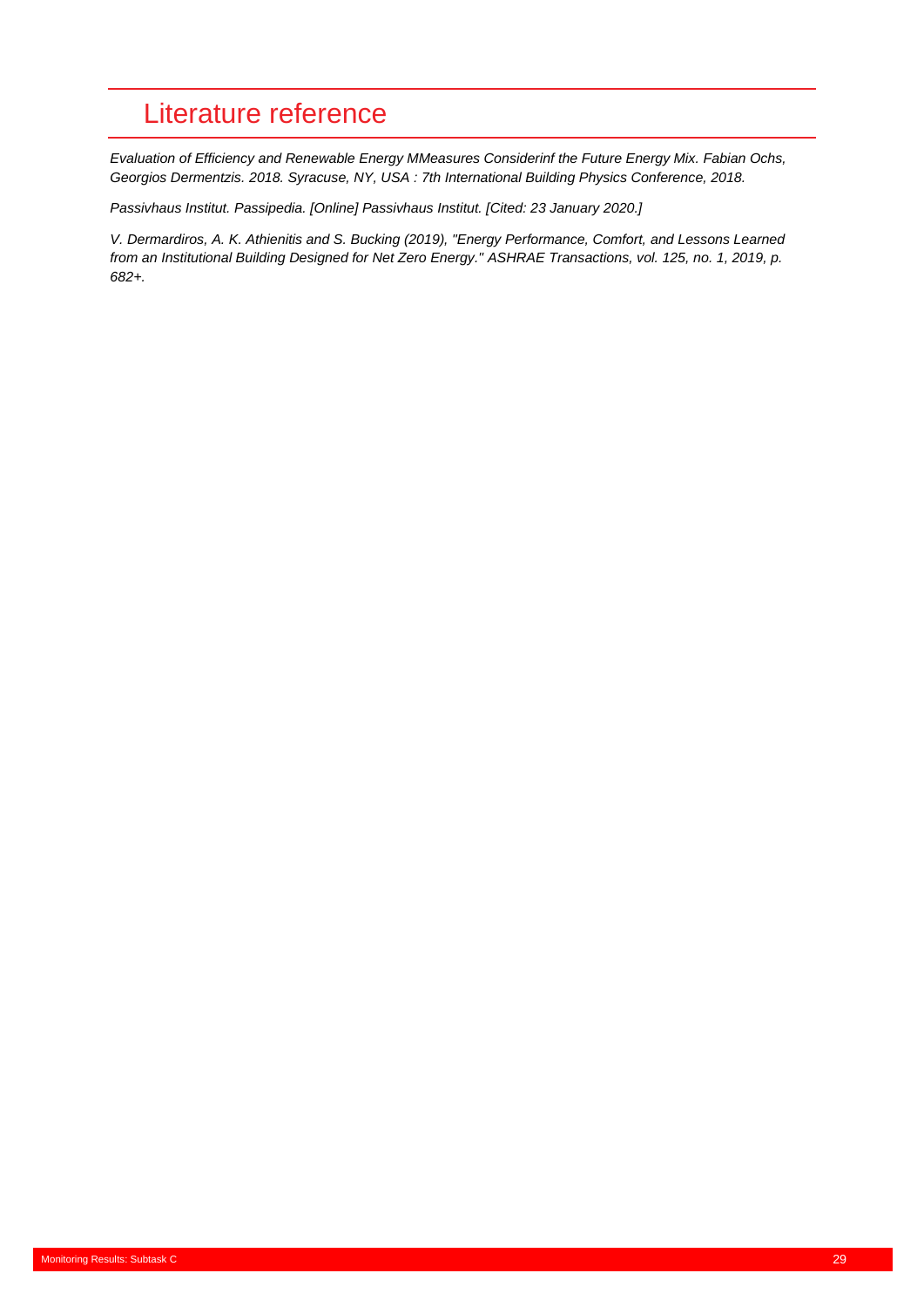# <span id="page-33-0"></span>Appendix 1

**[Table 26](#page-33-1)** shows the electric radiators installed in each floor.

#### <span id="page-33-1"></span>*Table 26: Emitters installed in the building*

| Floor               | Emitters                                                 | Total nominal power [W] |
|---------------------|----------------------------------------------------------|-------------------------|
| <b>Basement</b>     | 4 x 500 W<br>2 x 750 W                                   | 3500                    |
| <b>Ground floor</b> | 1 x 250 W<br>2 x 500 W<br>2 x 750 W                      | 2750                    |
| <b>First floor</b>  | 4 x 250 W<br>1 x 1000 W<br>3 x 1250 W                    | 5750                    |
| <b>Second floor</b> | 4 x 250 W<br>1 x 1000 W<br>3 x 1250 W                    | 5750                    |
| <b>Third floor</b>  | $1 \times 50$ W<br>3 x 250 W<br>3 x 1000 W<br>1 x 1250 W | 5050                    |
| <b>Fourth floor</b> | 2 x 250 W<br>1 x 500 W<br>3 x 1000 W                     | 4000                    |
| <b>Fifth floor</b>  | 1 x 250 W<br>1 x 1000 W<br>1 x 1250 W                    | 2500                    |

The comparison of the thermal characteristics of the installed DHW storages and the lumped one considered in the PHPP is shown in **[Table 27](#page-33-2)**.

<span id="page-33-2"></span>*Table 27: Characteristics of the storages (installed in the building and considered in the PHPP)*

|                           | <b>Installed storages</b> | <b>PHPP</b>      |      |
|---------------------------|---------------------------|------------------|------|
|                           | Apartment                 | "Lumped" storage |      |
| <b>Number of storages</b> | 14                        |                  |      |
| Volume [I]                | 50                        | 120              | 1000 |
| Heat loss ratio [W/K]     | 0.9                       |                  | 2.4  |